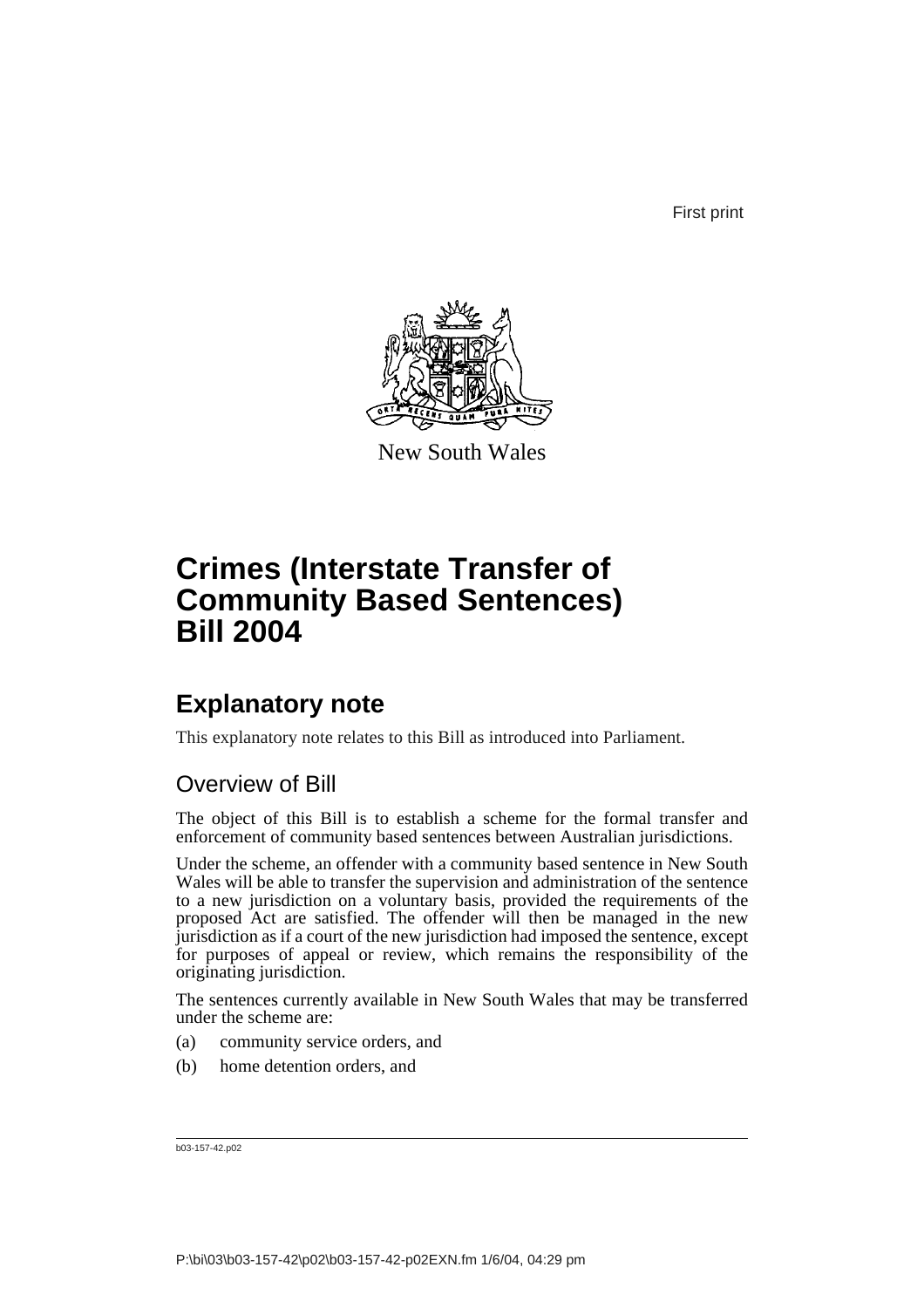Explanatory note

(c) periodic detention orders, and

(d) good behaviour bonds.

Parole orders, fines and reparation orders are excluded from the scope of the proposed Act.

The Bill provides that the Commissioner of Corrective Services is to be the local authority, who will process requests for transfer into and out of the local jurisdiction. Details of the transferred orders will be recorded and maintained on a register. The local authority will make decisions on the basis of information sent by the interstate equivalent of the local authority (the *interstate authority*) regarding the offender and the sentence, provided specific criteria are satisfied.

The criteria that the local authority will apply when deciding whether to accept a request for transfer are as follows:

- (a) the offender has consented to the order and has not withdrawn that consent,
- (b) there is a sentence in the local jurisdiction that corresponds to the sentence imposed in the interstate jurisdiction,
- (c) the offender can comply with the sentence in the local jurisdiction,
- (d) the sentence can be safely, efficiently and effectively administered in the local jurisdiction.

The local authority will be able to refuse a request for transfer if the criteria are not met, or otherwise at the local authority's discretion. This will be particularly relevant in a case where the local authority becomes aware of concerns expressed by an individual for his or her safety if the offender were to reside in the local jurisdiction.

The authority's discretion may also be exercised in a case where the offender poses an unacceptable administrative burden to the local jurisdiction because the offender has a history of not complying with directions issued by a supervising officer.

If the local authority decides to accept a request for transfer, the offender will be supervised and administered by the local authority as though the sentence had been made in the local jurisdiction. The administration of the sentence includes administering a breach of the sentence. Therefore, if the offender does not comply with the conditions of the transfer order, he or she will be re-sentenced by a court of the local jurisdiction according to the laws of the local jurisdiction. The court may, however, refer to the penalty range and type that would have been applicable in the original jurisdiction, so as to ensure that the transfer does not serve to avoid the sentencing intentions of the original jurisdiction.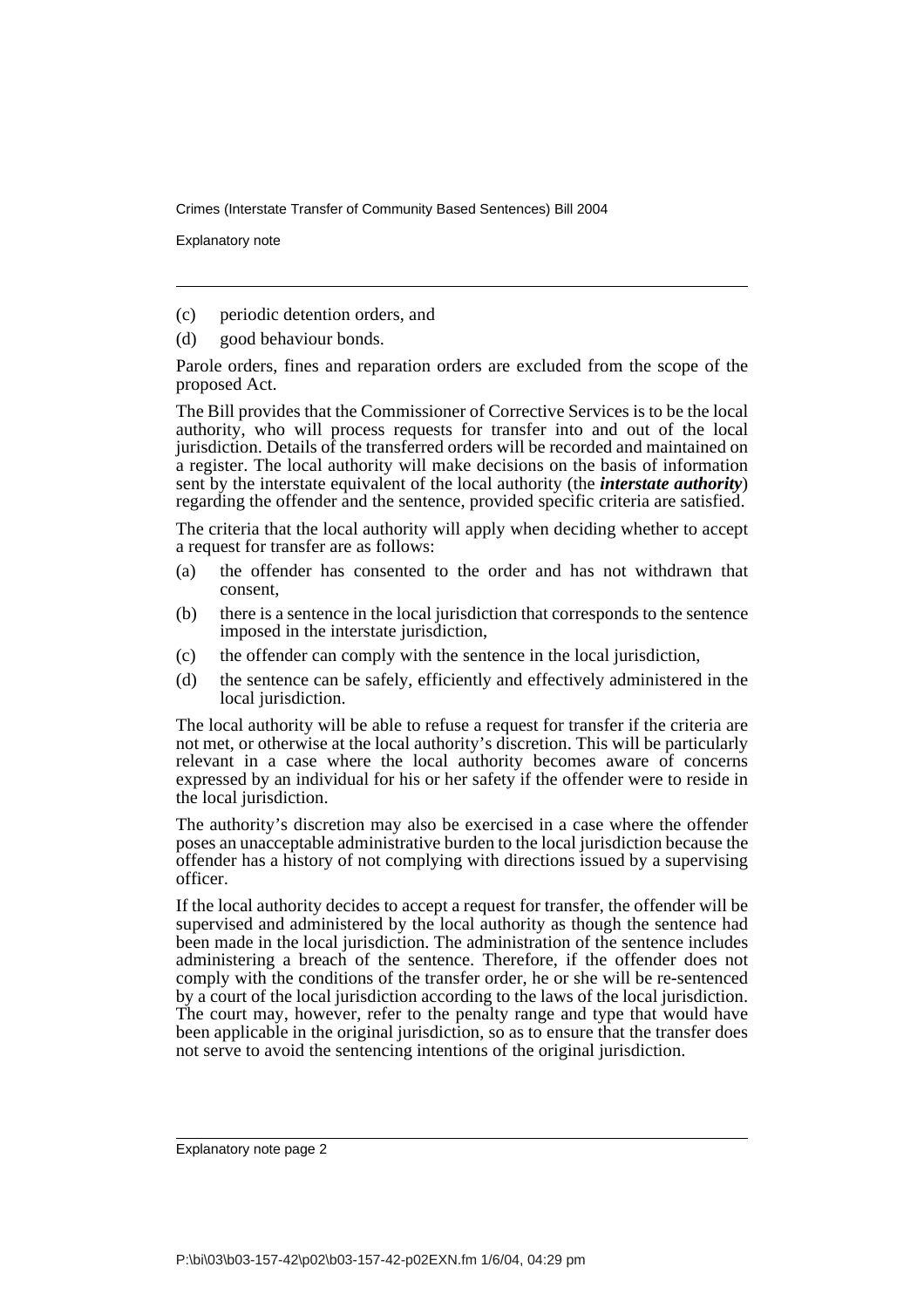Explanatory note

If, however, the offender seeks an appeal or review of the conviction or the sentence relating to the conviction, the appeal will be made to the original jurisdiction and not to the jurisdiction supervising and administering the transferred sentence. In the case that the appeal or request for review is successful, the amended sentence will be administered and supervised in the jurisdiction supervising and administering the transferred sentence as though the appeal or review had been made by a court of the local jurisdiction.

# Outline of provisions

## **Part 1 Preliminary**

**Clause 1** sets out the name (also called the short title) of the proposed Act.

**Clause 2** provides for the commencement of the proposed Act on a day or days to be appointed by proclamation.

**Clause 3** outlines the purpose of the proposed Act, which is to provide for the formal transfer and enforcement of community based sentences between jurisdictions.

**Clause 4** describes the sentences that will be transferable under the proposed Act.

The proposed Act will only apply to sentences imposed in relation to adults. This is because many jurisdictions (including New South Wales) have separate legislative, administrative and judicial regimes for adults and juveniles, and providing for a single piece of legislation to cover both distinct regimes would be administratively inefficient.

The proposed Act will not apply to certain types of sentence that may be served in the community and that could be considered to be alternatives to imprisonment. These are:

- (a) parole orders, and
- (b) sentences to the extent that they impose fines or other financial penalties, and
- (c) sentences to the extent that they require the making of reparations.

**Clause 5** provides for the definition of certain expressions.

**Clause 6** provides that notes included in the proposed Act do not form part of that Act.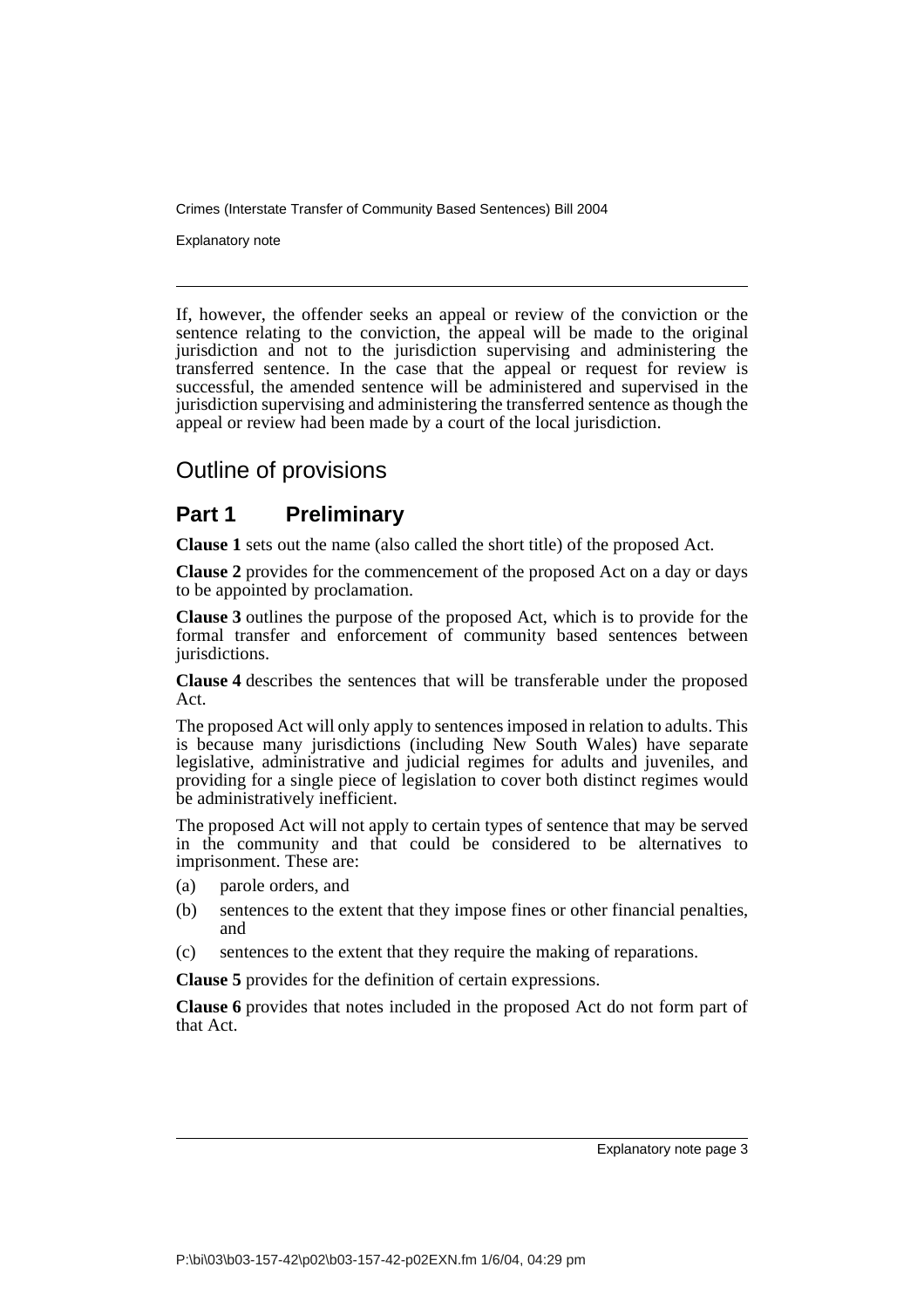Explanatory note

## **Part 2 Key concepts for Act**

**Clause 7** specifies the community based sentences that will be allowed to be transferred to and from New South Wales.

Community based sentences are those sentences that are served within the community, are imposed as an alternative to imprisonment and can be supervised and administered in the local jurisdiction.

The orders that are specified as community based sentences for the purposes of transfer to and from New South Wales are as follows:

- (a) periodic detention orders,
- (b) home detention orders,
- (c) community service orders,
- (d) good behaviour bonds,
- (e) sentences declared by the regulations to be community based sentences.

**Clause 8** defines certain terms for the purposes of the proposed Act.

**Clause 9** defines the terms *local sentence* and *interstate sentence*.

**Clause 10** defines the term *corresponding law*. The proposed section establishes the connection between the proposed Act and the legislation of other jurisdictions, to form a transfer scheme applicable between all jurisdictions that enact similar legislation. A law will be corresponding between jurisdictions if it is stated to be corresponding in the regulations to the proposed Act, or if the laws substantially correspond.

**Clause 11** provides for interstate authorities that will administer the proposed Act. Each other participating jurisdiction will have a designated authority as the authority for that jurisdiction. Having one authority for each jurisdiction will ensure that there is a single communication point in each jurisdiction, establishing clear communication procedures and practices.

## **Part 3 Administration**

**Clause 12** provides that the Commissioner of Corrective Services is the local authority in New South Wales for the purposes of the proposed Act.

**Clause 13** provides that the local authority may delegate the exercise of any of the authority's functions under the proposed Act to another member of staff of the Department of Corrective Services (other than that power of delegation).

**Clause 14** establishes the way in which transferred sentences will be recorded. Sentences transferred to New South Wales will be recorded in a local register. This proposed section also provides power for the local authority to correct any

Explanatory note page 4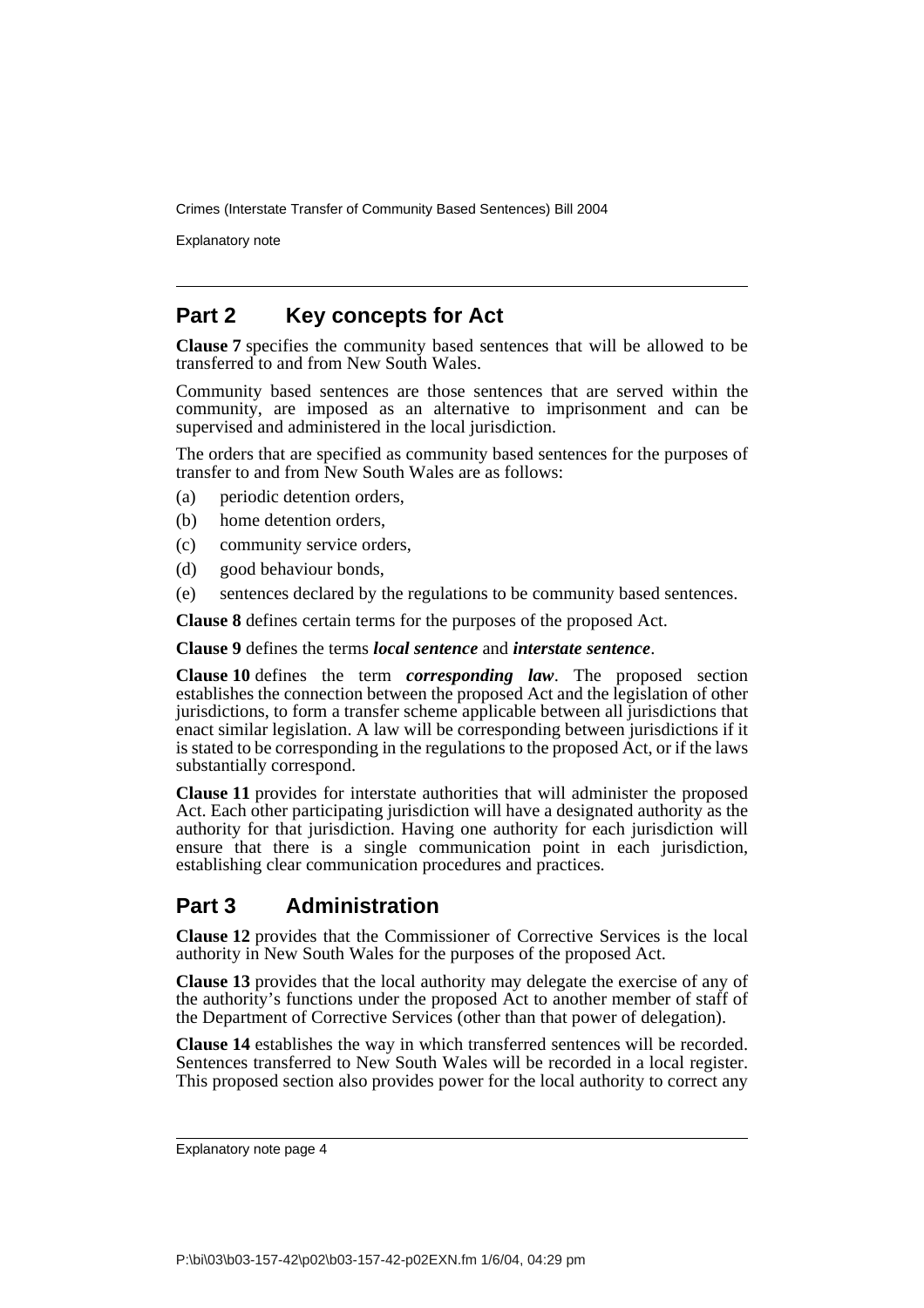Explanatory note

error that appears on the local register. For example, correction may be necessary as a result of a successful appeal or amendment to the sentence in the original jurisdiction.

## **Part 4 Registration of interstate sentences in this jurisdiction**

**Clause 15** establishes the administrative process of registration. Requests for registration are to be sent between authorities in the local and interstate jurisdictions. The local authority may only register a request for transfer that comes from the relevant interstate authority.

**Clause 16** prescribes the form in which the interstate jurisdiction must present a request for registration of a community based sentence in the local jurisdiction if it is to be considered by the local authority.

**Clause 17** empowers the local authority to request additional information that may be held by the interstate authority concerning the offender or the sentence.

**Clause 18** provides that an offender may withdraw the offender's consent to the transfer at any time before the registration of the sentence by communicating his or her withdrawal of consent in writing to the local authority.

**Clause 19** defines registration criteria that the local authority is to apply when determining whether to accept the transfer of a community based sentence. The criteria to be applied are that:

- (a) the offender has consented to the transfer and has not withdrawn that consent, and
- (b) there is a corresponding community based sentence in the local jurisdiction, and
- (c) the offender can comply with the sentence in the local jurisdiction, and
- (d) the sentence can be safely, efficiently and effectively administered in the local jurisdiction.

The local authority must under proposed section 20 have regard to the registration criteria before the it will accept a request for transfer. However, the local authority may act with discretion and decline to register the sentence even if all registration criteria are met.

**Clause 20** specifies the decisions that the local authority may make upon receiving a request for transfer. The local authority may decide to:

- (a) register the sentence, or
- (b) require the offender to meet certain preconditions before registering the sentence, or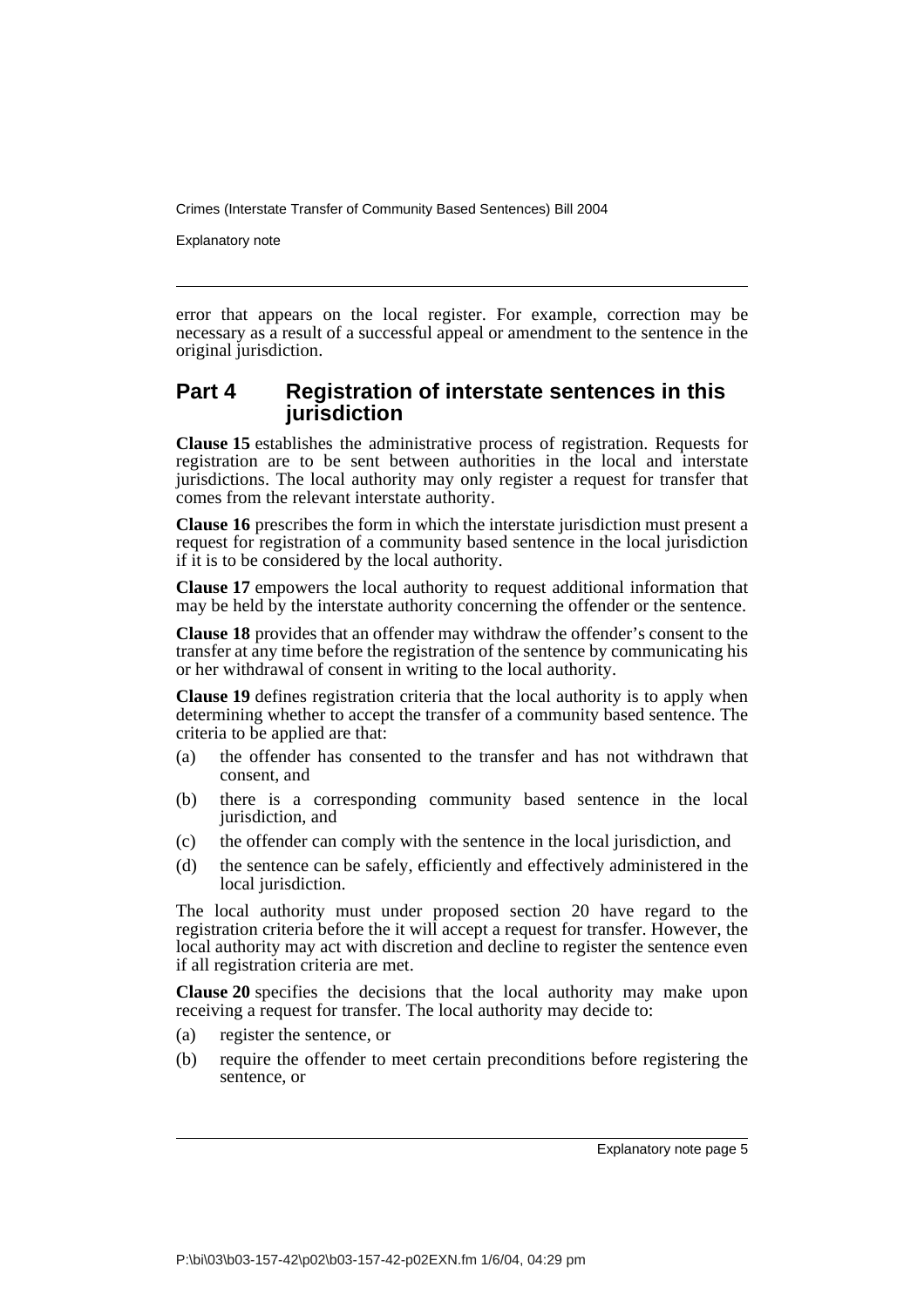Explanatory note

(c) decline to register the sentence.

If the local authority decides not to register the sentence, the local authority must write to the offender and the interstate authority and advise them of this decision.

**Clause 21** clarifies the process by which the local authority may impose preconditions to registration under proposed section 20. Imposing preconditions provides a means for the local authority to confirm the offender's ability and willingness to comply with the sentence in the local jurisdiction, before formal registration and transfer occurs. If the local authority decides to impose preconditions or amend preconditions already imposed, the local authority must write to the offender and the interstate authority advising of the preconditions.

**Clause 22** establishes the action that may be taken dependent on the decision reached by the local authority under proposed section 20. The local authority must register the sentence by entering the details required by the regulations in the local register.

**Clause 23** establishes that if the local authority decides to register the sentence, the local authority must write to the offender and the interstate authority advising of the registration, and stating the date upon which the sentence was registered.

**Clause 24** outlines the effect of registration of a community based sentence in the local jurisdiction, with reference to the administration of the sentence and how a breach of the sentence should be dealt with. The effects include the following:

- (a) that the sentence is in force in the local jurisdiction and ceases to be in force in the interstate or any other jurisdiction,
- (b) that the sentence is taken to have been validly imposed by a relevant court of the local jurisdiction (the sentence is then treated in the same way as any other sentence imposed by a court of the local jurisdiction),
- (c) that the sentence continues to apply to the offender on its terms despite anything to the contrary under the law of the local jurisdiction,
- (d) that in a case where the sentencing jurisdiction is different from the local jurisdiction, the offence for which the sentence was imposed is taken to be an offence against the laws of the local jurisdiction, and not an offence against the law of the originating jurisdiction,
- (e) that any part of the sentence served in the interstate jurisdiction before registration is taken to have been served in the local jurisdiction,
- (f) that the offender may be dealt with in the local jurisdiction for a breach of the sentence, whether the breach happened before or after the registration.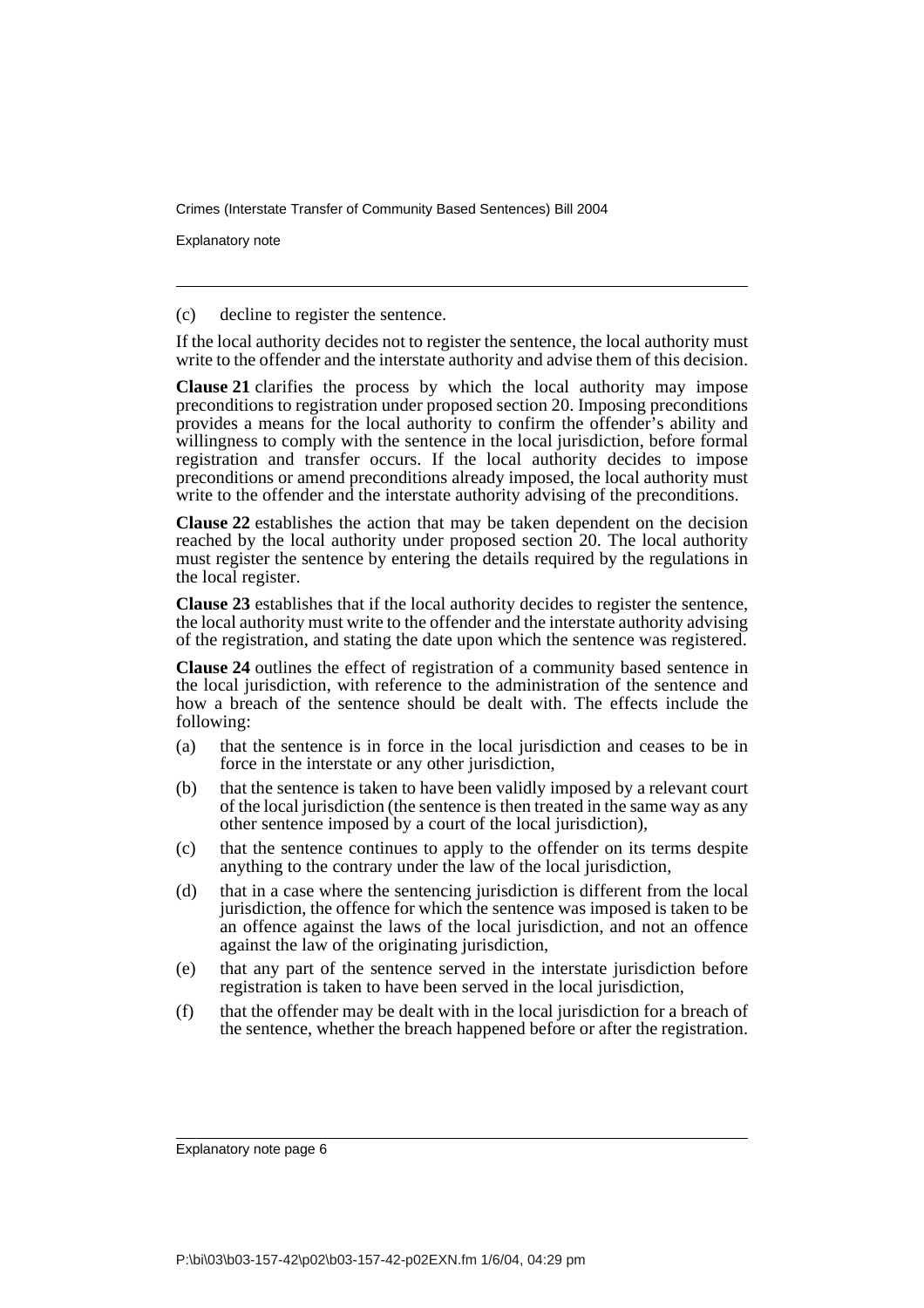Explanatory note

Registration does not affect an offender's right to seek an appeal or review of the conviction or finding of guilt or the imposition of a sentence in the original jurisdiction. As a matter of practicality, any appeal or review of a conviction or sentence must be dealt with in the original jurisdiction rather than the local jurisdiction. If the appeal or review is successful and results in amendment of the sentence, the amended sentence has effect in the local jurisdiction as though it had been imposed on appeal or review in the local jurisdiction. It would be contrary to natural justice to prevent an offender from seeking an appeal or review of their conviction or sentence by virtue of registration to a jurisdiction other than the original jurisdiction.

## **Part 5 Registration of local sentences in interstate jurisdictions**

**Clause 25** establishes that the local authority may request the interstate authority to register a community based sentence in the interstate jurisdiction.

**Clause 26** establishes that the local authority may send the interstate authority information about a sentence or an offender that is requested by the interstate authority under corresponding interstate legislation.

**Clause 27** states that registration of a sentence from the local jurisdiction in the interstate jurisdiction has a number of effects, namely:

- (a) that the sentence ceases to be a community based sentence in force in the local jurisdiction and becomes a community based sentence in force in the interstate jurisdiction, and
- (b) that the offender may be dealt with in the interstate jurisdiction for breaches of the sentence, whether these occurred before or after the registration, and
- (c) that the sentence ceases to be registered on the local register.

If the local jurisdiction was also the original jurisdiction, this clause does not limit the offender's right to seek an appeal or review of the sentence or the conviction or finding of guilt upon which the sentence was based.

## **Part 6 Miscellaneous**

**Clause 28** states that in the case of the local authority becoming aware of inaccurate information regarding a sentence of the local jurisdiction registered in another jurisdiction under corresponding legislation, the local authority must inform the interstate authority of how the information held in the interstate register needs to be changed to be accurate.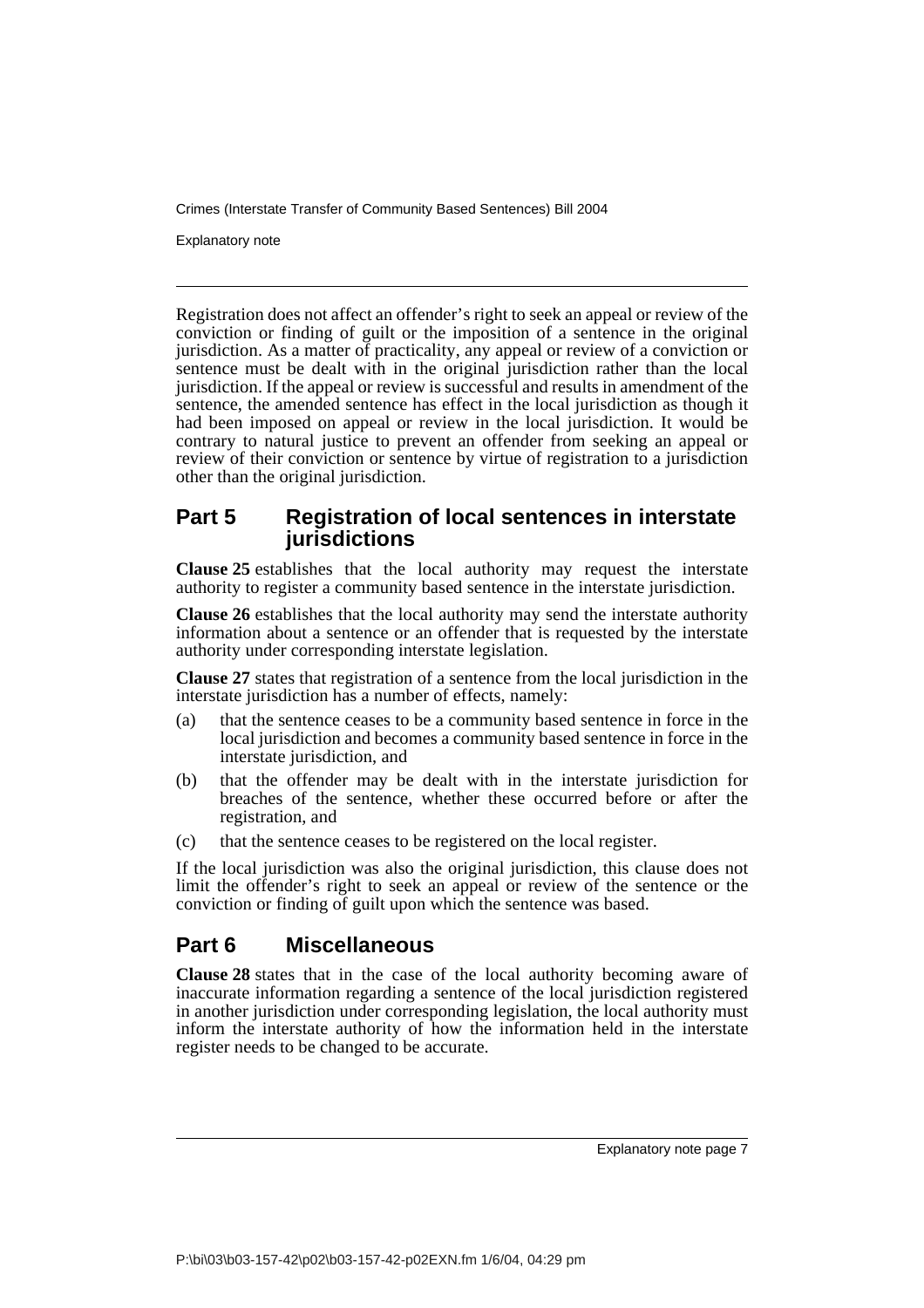Explanatory note

**Clause 29** states the action that must be taken by the local and interstate authorities if there is a dispute over the accuracy of the information held about a sentence of the local jurisdiction that has been registered in the register of the interstate jurisdiction.

**Clause 30** establishes that a certificate signed by the local or an interstate authority stating a matter in or that can be ascertained from the local or interstate register is evidence of the particular matter, including if it refers to a date or period of time. The certificate will be evidence of the registration and other details that appear on the register (the registered particulars) whenever required in a court. The regulations under this proposed Act may prescribe any other documents that a court must also admit into evidence.

**Clause 31** enables regulations to be made for the purposes of the proposed Act.

**Clause 32** gives effect to Schedule 1 which contains savings, transitional and other provisions.

**Clause 33** provides for the Minister to review the proposed Act as soon as possible after 5 years from the date of assent to the proposed Act. A report on the outcome of the review is to be tabled in Parliament.

# **Schedule 1 Savings, transitional and other provisions**

**Schedule 1** enables savings and transitional regulations to be made consequent on the enactment of the proposed Act.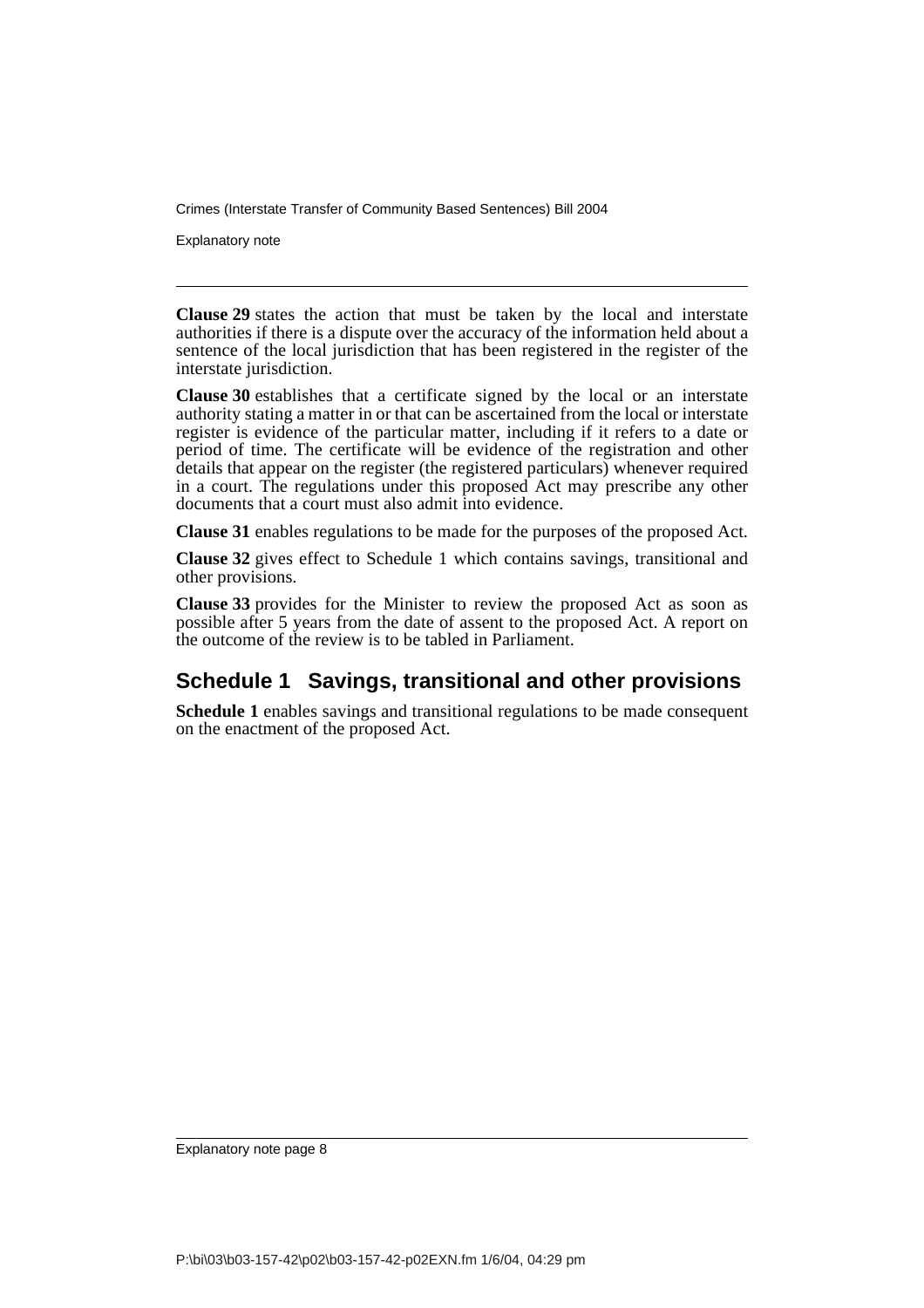First print



New South Wales

# **Crimes (Interstate Transfer of Community Based Sentences) Bill 2004**

# **Contents**

|        |    |                                               | Page |
|--------|----|-----------------------------------------------|------|
| Part 1 |    | <b>Preliminary</b>                            |      |
|        |    | Name of Act                                   | 2    |
|        | 2  | Commencement                                  | 2    |
|        | 3  | Purpose of Act                                | 2    |
|        | 4  | Application of Act                            | 2    |
|        | 5  | Definitions                                   | 2    |
|        | 6  | <b>Notes</b>                                  | 3    |
| Part 2 |    | <b>Key concepts for Act</b>                   |      |
|        |    | What is a "community based sentence"?         |      |
|        | 8  | Jurisdictions and participating jurisdictions | 5    |
|        | 9  | Local and interstate sentences                | 5    |
|        | 10 | What is a corresponding law?                  | 5    |
|        | 11 | Interstate authorities                        | 6    |
|        |    |                                               |      |

b03-157-42.p02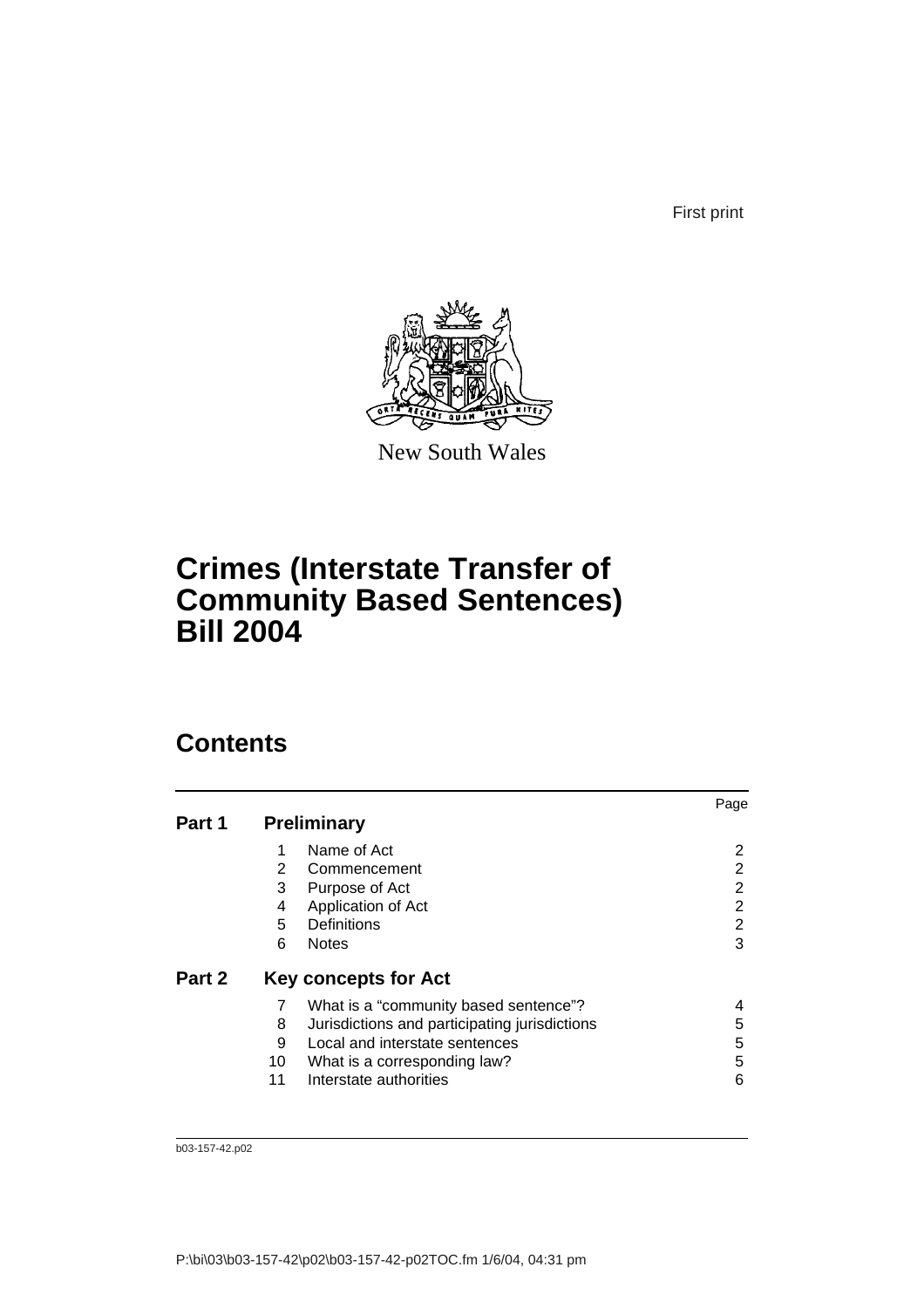**Contents** 

|                   |    |                                                                       | Page            |
|-------------------|----|-----------------------------------------------------------------------|-----------------|
| Part 3            |    | <b>Administration</b>                                                 |                 |
|                   | 12 | Commissioner of Corrective Services is local authority                | 7               |
|                   | 13 | Delegation by local authority                                         | $\overline{7}$  |
|                   | 14 | Local register                                                        | $\overline{7}$  |
| Part 4            |    | Registration of interstate sentences in this jurisdiction             |                 |
|                   | 15 | Request for transfer of interstate sentence                           | 8               |
|                   | 16 | Form of request for registration                                      | 8               |
|                   | 17 | Request for additional information                                    | 9               |
|                   | 18 | Withdrawal of offender's consent                                      | 9               |
|                   | 19 | Registration criteria                                                 | 10              |
|                   | 20 | Decision on request                                                   | 10              |
|                   | 21 | Preconditions for registration                                        | 11              |
|                   | 22 | How interstate sentence registered                                    | 12              |
|                   | 23 | Notice of registration                                                | 12 <sup>2</sup> |
|                   | 24 | Effect of registration generally                                      | 12              |
| Part 5            |    | <b>Registration of local sentences in interstate</b><br>jurisdictions |                 |
|                   | 25 | Request for transfer of local sentence                                | 14              |
|                   | 26 | Response to request for additional information                        | 14              |
|                   | 27 | Effect of interstate registration                                     | 14              |
| Part 6            |    | <b>Miscellaneous</b>                                                  |                 |
|                   | 28 | Inaccurate information about local sentence registered<br>interstate  | 15              |
|                   | 29 | Dispute about accuracy of information in interstate register          | 15              |
|                   | 30 | Evidence of registration and registered particulars                   | 16              |
|                   | 31 | Regulations                                                           | 17              |
|                   | 32 | Savings, transitional and other provisions                            | 17              |
|                   | 33 | Review of Act                                                         | 17              |
| <b>Schedule 1</b> |    | Savings, transitional and other provisions                            | 18              |
|                   |    |                                                                       |                 |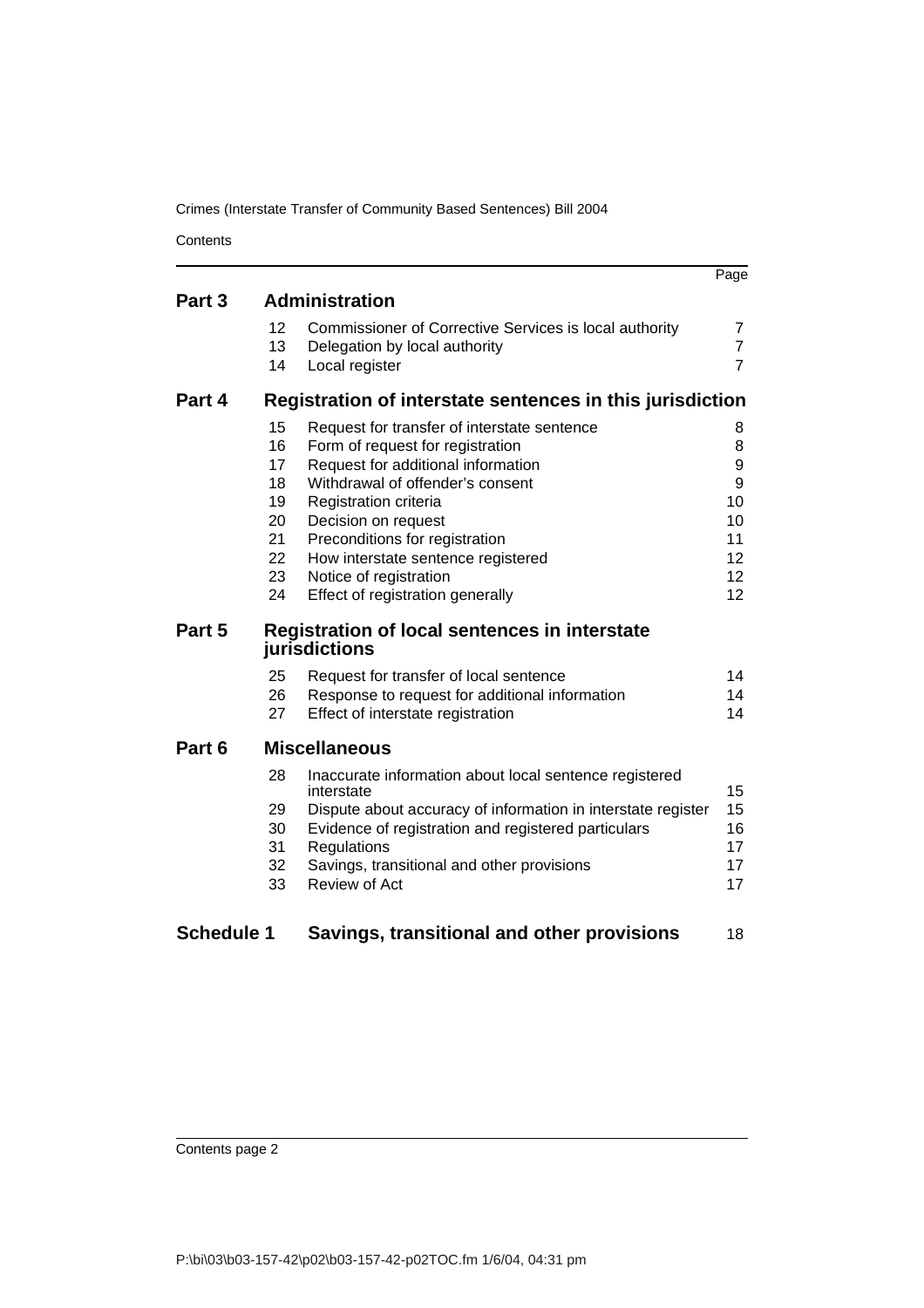

New South Wales

# **Crimes (Interstate Transfer of Community Based Sentences) Bill 2004**

No , 2004

### **A Bill for**

An Act relating to the interstate transfer of community based sentences; and for other purposes.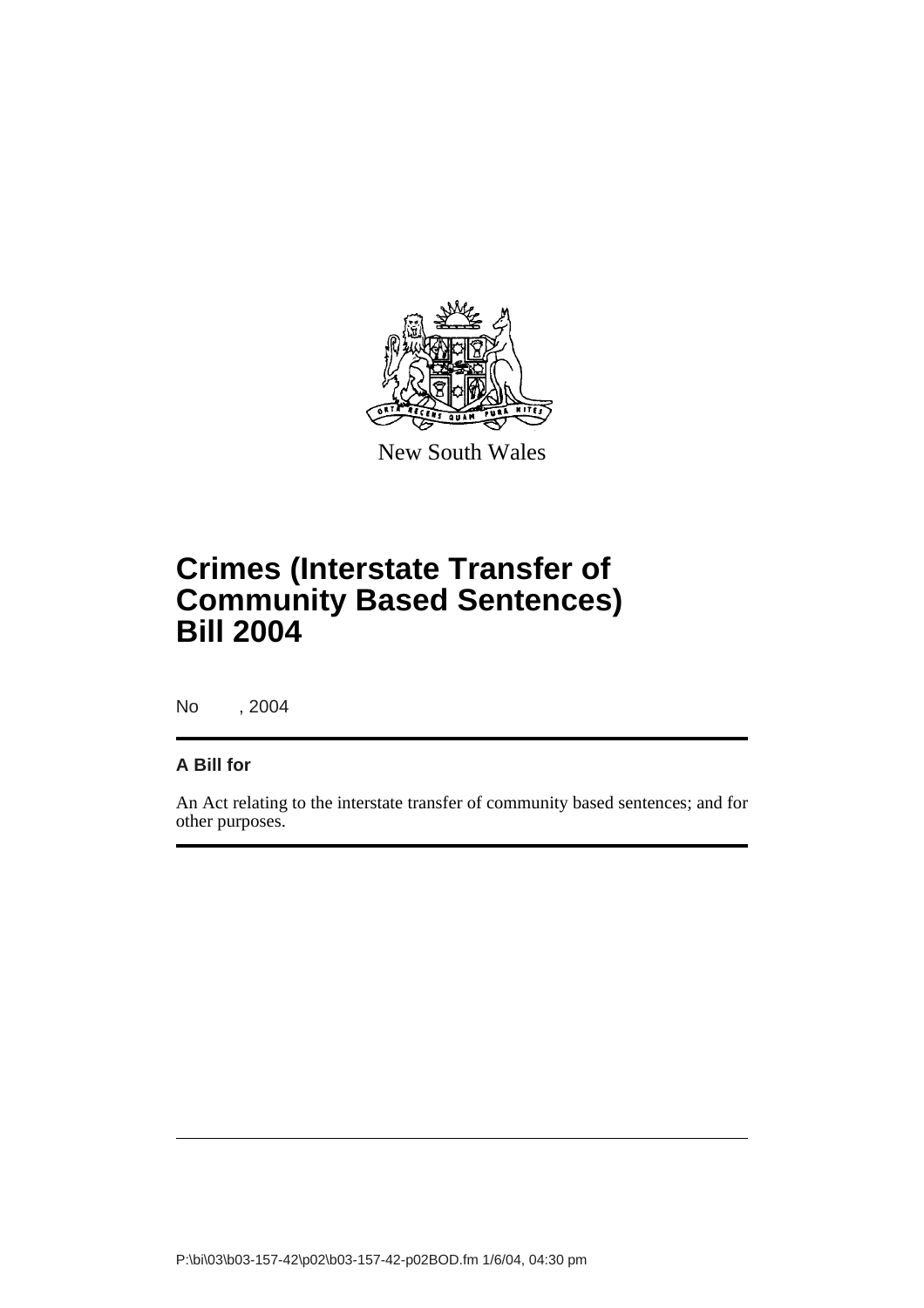Part 1 Preliminary

<span id="page-11-5"></span><span id="page-11-4"></span><span id="page-11-3"></span><span id="page-11-2"></span><span id="page-11-1"></span><span id="page-11-0"></span>

| The Legislature of New South Wales enacts: |     |                       |                                                                                                                                                                                     |                     |
|--------------------------------------------|-----|-----------------------|-------------------------------------------------------------------------------------------------------------------------------------------------------------------------------------|---------------------|
| Part 1                                     |     |                       | <b>Preliminary</b>                                                                                                                                                                  | 2                   |
| 1                                          |     | <b>Name of Act</b>    |                                                                                                                                                                                     | 3                   |
|                                            |     |                       | This Act is the Crimes (Interstate Transfer of Community Based<br>Sentences) Act 2004.                                                                                              | 4<br>5              |
| $\mathbf{2}$                               |     |                       | <b>Commencement</b>                                                                                                                                                                 | 6                   |
|                                            |     |                       | This Act commences on a day or days to be appointed by<br>proclamation.                                                                                                             | $\overline{7}$<br>8 |
| 3                                          |     | <b>Purpose of Act</b> |                                                                                                                                                                                     | 9                   |
|                                            |     |                       | The purpose of this Act is to allow community based sentences<br>imposed in participating jurisdictions to be transferred, by<br>registration, between participating jurisdictions. | 10<br>11<br>12      |
| 4                                          |     |                       | <b>Application of Act</b>                                                                                                                                                           | 13                  |
|                                            | (1) |                       | This Act applies only to sentences imposed by courts on adults<br>convicted or found guilty of offences.                                                                            | 14<br>15            |
|                                            | (2) |                       | This Act does not apply to:                                                                                                                                                         | 16                  |
|                                            |     | (a)                   | a parole order, or                                                                                                                                                                  | 17                  |
|                                            |     | (b)                   | a sentence to the extent that it imposes a fine or other financial<br>penalty (however described), or                                                                               | 18<br>19            |
|                                            |     | (c)                   | a sentence to the extent that it requires the making of<br>reparation (however described).                                                                                          | 20<br>21            |
| 5                                          |     | <b>Definitions</b>    |                                                                                                                                                                                     | 22                  |
|                                            |     |                       | In this Act:                                                                                                                                                                        | 23                  |
|                                            |     |                       | <i>community based sentence</i> —see section 7.                                                                                                                                     | 24                  |
|                                            |     |                       | <i>corresponding law</i> —see section 10.                                                                                                                                           | 25                  |
|                                            |     |                       | <b>Department</b> means the Department of Corrective Services.                                                                                                                      | 26                  |
|                                            |     |                       | <i>interstate authority</i> —see section 11.                                                                                                                                        | 27                  |
|                                            |     |                       | <i>interstate jurisdiction</i> —see section $8(4)$ .                                                                                                                                | 28                  |
|                                            |     |                       | <i>interstate sentence</i> —see section $9(2)$ .                                                                                                                                    | 29                  |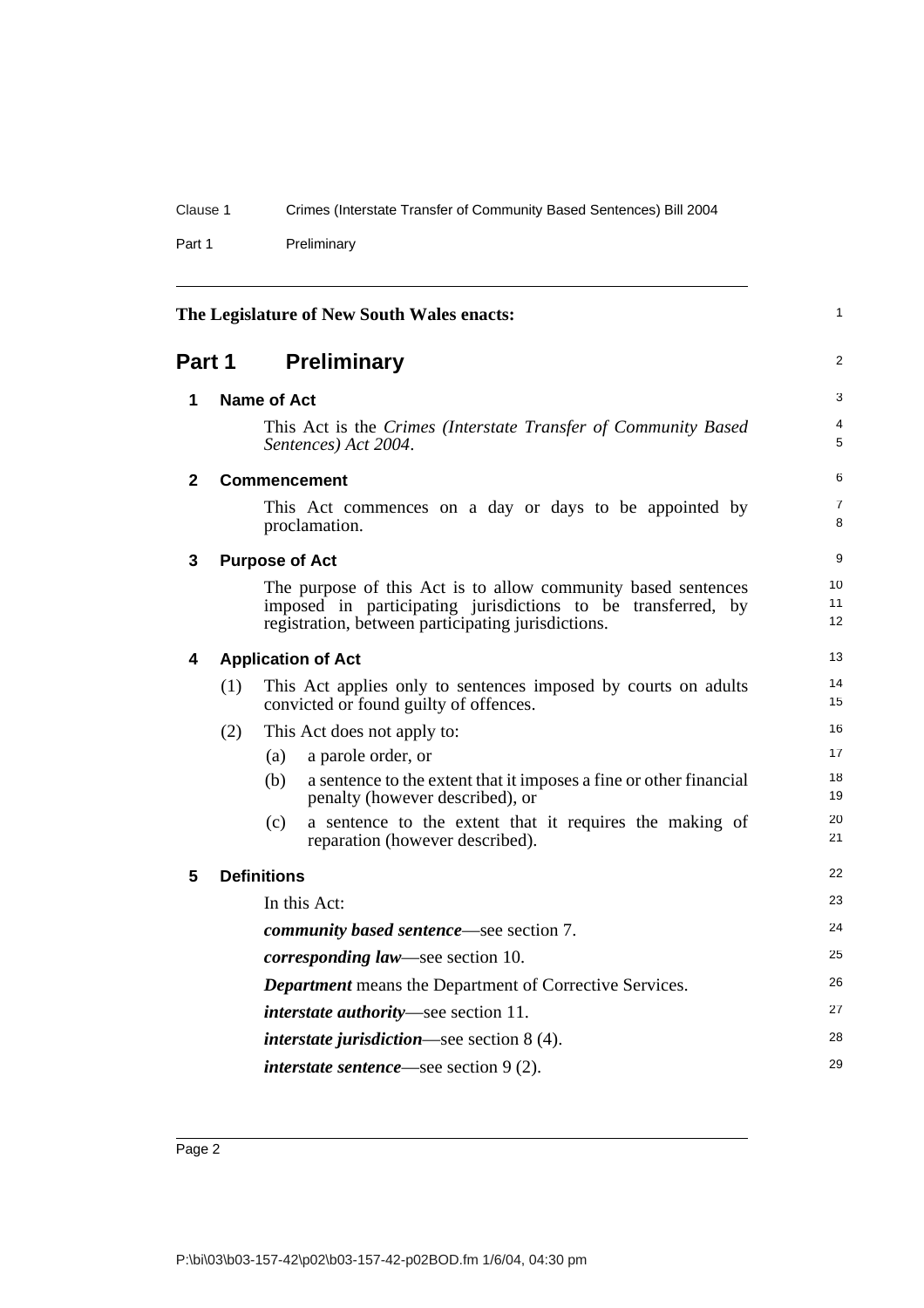Preliminary **Part 1** 

<span id="page-12-0"></span>

|   |              |     | <i>jurisdiction</i> —see section $8(1)$ .                                                                                                                                      | 1                   |
|---|--------------|-----|--------------------------------------------------------------------------------------------------------------------------------------------------------------------------------|---------------------|
|   |              |     | <i>local authority</i> —see section 12.                                                                                                                                        | 2                   |
|   |              |     | <i>local register</i> —see section 14.                                                                                                                                         | 3                   |
|   |              |     | <i>local sentence</i> —see section $9(1)$ .                                                                                                                                    | 4                   |
|   |              |     | <i>offender</i> , in relation to a community based sentence, means the<br>person on whom the sentence was imposed.                                                             | 5<br>6              |
|   |              |     | <i>originating jurisdiction</i> , for a community based sentence, means<br>the jurisdiction where the sentence was originally imposed.                                         | $\overline{7}$<br>8 |
|   |              |     | <i>parole order</i> means an order in force under:                                                                                                                             | 9                   |
|   |              | (a) | section 50 of the Crimes (Sentencing Procedure) Act 1999, or                                                                                                                   | 10                  |
|   |              | (b) | section 138, 141, 149, 150, 154A, 159 or 160 of the Crimes<br>(Administration of Sentences) Act 1999.                                                                          | 11<br>12            |
|   |              |     | <i>participating jurisdiction</i> —see section $8(3)$ .                                                                                                                        | 13                  |
|   |              |     | <i>registration criteria</i> , for Part 4 (Registration of interstate sentences<br>in this jurisdiction)—see section 19.                                                       | 14<br>15            |
|   |              |     | <i>sentence</i> means an order, decision or other sentence (however<br>described), and includes part of a sentence.                                                            | 16<br>17            |
|   |              |     | serve a sentence includes:                                                                                                                                                     | 18                  |
|   |              | (a) | comply with or satisfy the sentence, or                                                                                                                                        | 19                  |
|   |              | (b) | do anything else in accordance with the sentence.                                                                                                                              | 20                  |
|   |              |     | <i>this jurisdiction</i> —see section $8(2)$ .                                                                                                                                 | 21                  |
|   |              |     | Note. Expressions used in this Act (or in a particular provision of this Act) that<br>are defined in the <i>Interpretation Act 1987</i> have the meanings set out in that Act. | 22<br>23            |
| 6 | <b>Notes</b> |     |                                                                                                                                                                                | 24                  |
|   |              |     | Notes included in this Act do not form part of this Act.                                                                                                                       | 25                  |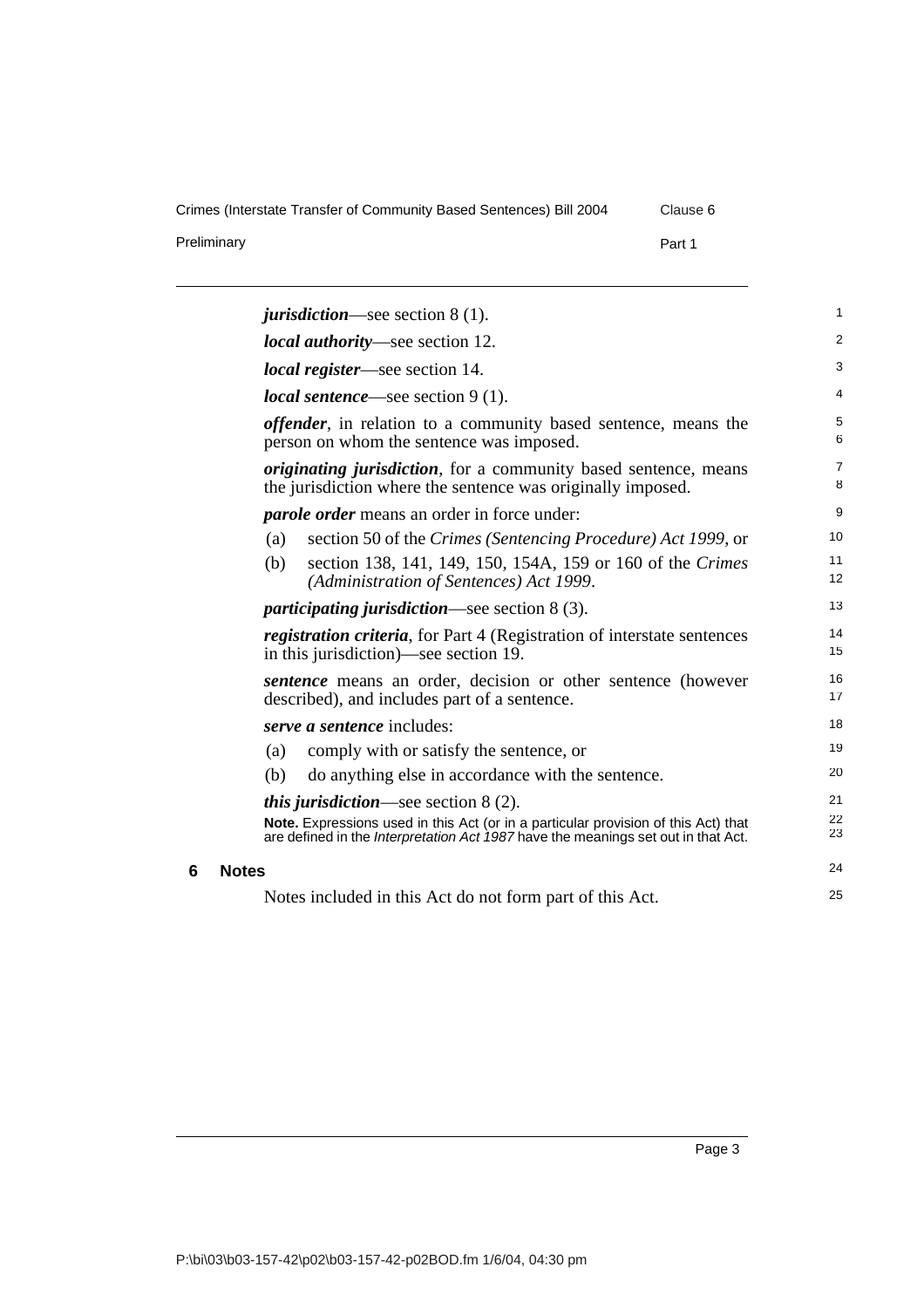1

Part 2 Key concepts for Act

| Part 2 |  |  | <b>Key concepts for Act</b> |
|--------|--|--|-----------------------------|
|--------|--|--|-----------------------------|

<span id="page-13-1"></span><span id="page-13-0"></span>

|     | What is a "community based sentence"?                                                                                                                                                                                                                      | 2                          |
|-----|------------------------------------------------------------------------------------------------------------------------------------------------------------------------------------------------------------------------------------------------------------|----------------------------|
| (1) | A community based sentence is:                                                                                                                                                                                                                             | 3                          |
|     | for this jurisdiction—any of the following:<br>(a)                                                                                                                                                                                                         | 4                          |
|     | a periodic detention order under section 6 of the Crimes<br>(i)<br>(Sentencing Procedure) Act 1999 and the sentence of                                                                                                                                     | 5<br>$\,6\,$               |
|     | imprisonment in relation to which the order is made,                                                                                                                                                                                                       | $\overline{7}$             |
|     | a home detention order under section 7 of the Crimes<br>(ii)<br>(Sentencing Procedure) Act 1999 and the sentence of<br>imprisonment in relation to which the order is made,                                                                                | 8<br>9<br>$10\,$           |
|     | a home detention order under section 165 of the Crimes<br>(iii)<br>(Administration of Sentences) Act 1999 and the<br>remainder of the term of the sentence in relation to<br>which the order is made,                                                      | 11<br>12<br>13<br>14       |
|     | (iv)<br>a community service order under section 8 of the<br>Crimes (Sentencing Procedure) Act 1999,                                                                                                                                                        | 15<br>16                   |
|     | a good behaviour bond entered into under section 9 (1)<br>(v)<br>of the Crimes (Sentencing Procedure) Act 1999,                                                                                                                                            | 17<br>18                   |
|     | a good behaviour bond entered into under section $10(1)$<br>(vi)<br>(b) of the Crimes (Sentencing Procedure) Act 1999,                                                                                                                                     | 19<br>20                   |
|     | an order under section 12 (1) of the Crimes (Sentencing<br>(vii)<br>Procedure) Act 1999 suspending a sentence, a good<br>behaviour bond entered into in accordance with the<br>order and the sentence of imprisonment imposed in<br>relation to the order, | 21<br>22<br>23<br>24<br>25 |
|     | a sentence declared by the regulations to be a<br>(viii)<br>community based sentence, and                                                                                                                                                                  | 26<br>27                   |
|     | for an interstate jurisdiction—a sentence that is a community<br>(b)<br>based sentence under the corresponding law<br>of the<br>jurisdiction.                                                                                                              | 28<br>29<br>30             |
| (2) | For the purposes of subsection $(1)$ $(a)$ , the following are taken to be<br>a single community based sentence:                                                                                                                                           | 31<br>32                   |
|     | a periodic detention order under section 6 of the Crimes<br>(a)<br>(Sentencing Procedure) Act 1999 and the sentence of<br>imprisonment in relation to which the order is made,                                                                             | 33<br>34<br>35             |
|     | a home detention order under section 7 of the Crimes<br>(b)<br>(Sentencing Procedure) Act 1999 and the sentence of<br>imprisonment in relation to which the order is made,                                                                                 | 36<br>37<br>38             |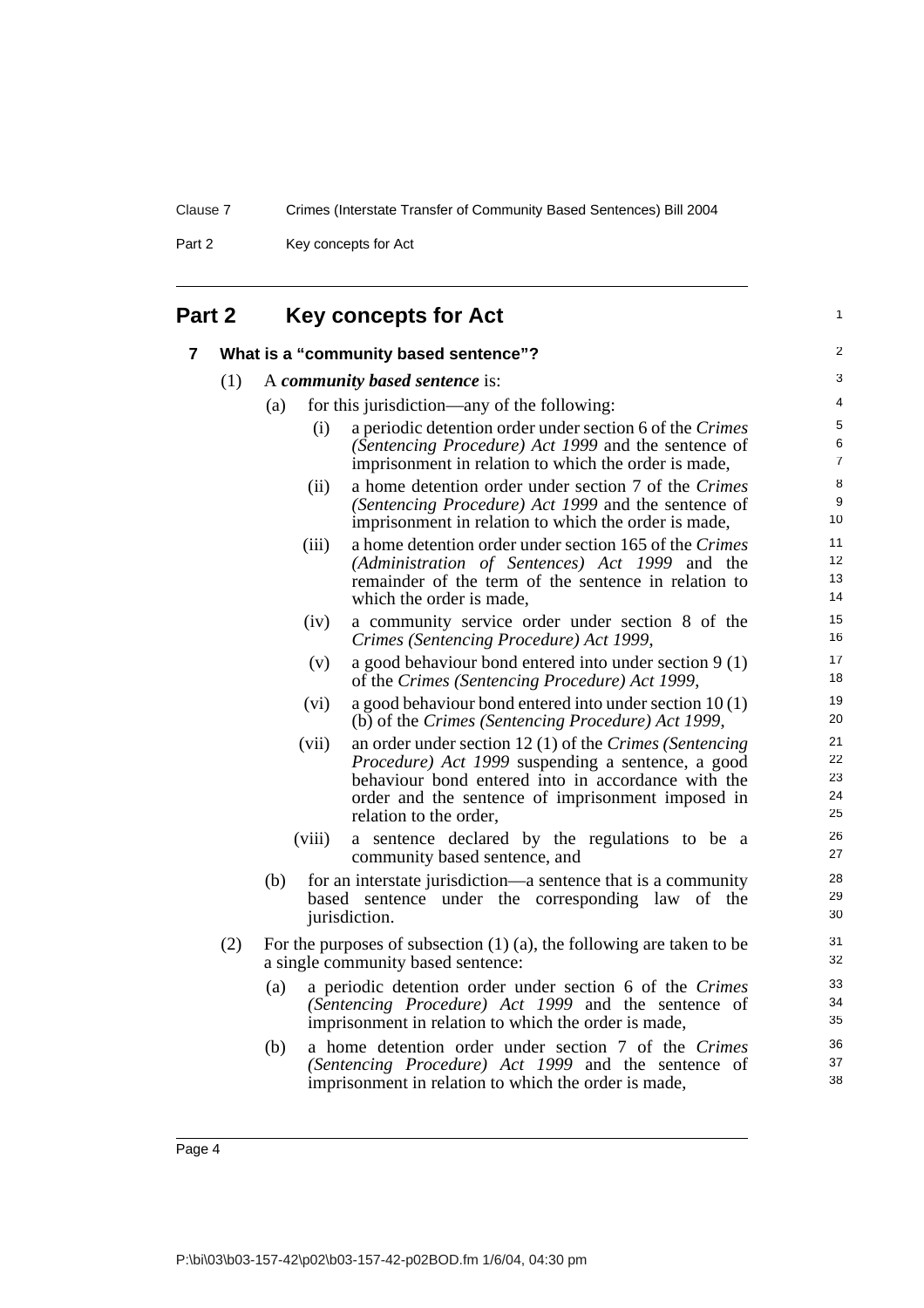Key concepts for Act Part 2

<span id="page-14-2"></span><span id="page-14-1"></span><span id="page-14-0"></span>

|    |     | a home detention order under section 165 of the Crimes<br>(c)<br>(Administration of Sentences) Act 1999 and the remainder of<br>the term of the sentence in relation to which the order is made,                                  | $\mathbf{1}$<br>2<br>3                              |
|----|-----|-----------------------------------------------------------------------------------------------------------------------------------------------------------------------------------------------------------------------------------|-----------------------------------------------------|
|    |     | an order under section 12 $(1)$ of the Crimes (Sentencing<br>(d)<br>Procedure) Act 1999, a good behaviour bond entered into in<br>accordance with the order and the sentence of imprisonment<br>imposed in relation to the order. | $\overline{4}$<br>$\sqrt{5}$<br>6<br>$\overline{7}$ |
| 8  |     | Jurisdictions and participating jurisdictions                                                                                                                                                                                     | 8                                                   |
|    | (1) | A <i>jurisdiction</i> means a State or Territory of the Commonwealth.                                                                                                                                                             | 9                                                   |
|    | (2) | <b>This jurisdiction</b> means New South Wales.                                                                                                                                                                                   | 10                                                  |
|    | (3) | A participating jurisdiction is this jurisdiction or a State or<br>Territory of the Commonwealth declared by the regulations to be a<br>participating jurisdiction.                                                               | 11<br>12<br>13                                      |
|    | (4) | An <i>interstate jurisdiction</i> is a participating jurisdiction other than<br>this jurisdiction.                                                                                                                                | 14<br>15                                            |
| 9  |     | <b>Local and interstate sentences</b>                                                                                                                                                                                             | 16                                                  |
|    | (1) | A <i>local sentence</i> is a community based sentence in force in this<br>jurisdiction.                                                                                                                                           | 17<br>18<br>19                                      |
|    |     | Note. For the effect of interstate registration of a local sentence, see section 27.                                                                                                                                              |                                                     |
|    | (2) | An <i>interstate sentence</i> is a community based sentence in force in an<br>interstate jurisdiction.                                                                                                                            | 20<br>21                                            |
|    |     | Note. For the effect of registration in this jurisdiction of an interstate sentence,<br>see section 24.                                                                                                                           | 22<br>23                                            |
| 10 |     | What is a corresponding law?                                                                                                                                                                                                      | 24                                                  |
|    |     | A corresponding law is:                                                                                                                                                                                                           | 25                                                  |
|    |     | a law of an interstate jurisdiction corresponding,<br>(a)<br><b>or</b><br>substantially corresponding, to this Act, or                                                                                                            | 26<br>27                                            |
|    |     | a law of an interstate jurisdiction that is declared by the<br>(b)<br>regulations to be a corresponding law, whether or not the law<br>corresponds, or substantially corresponds, to this Act.                                    | 28<br>29<br>30                                      |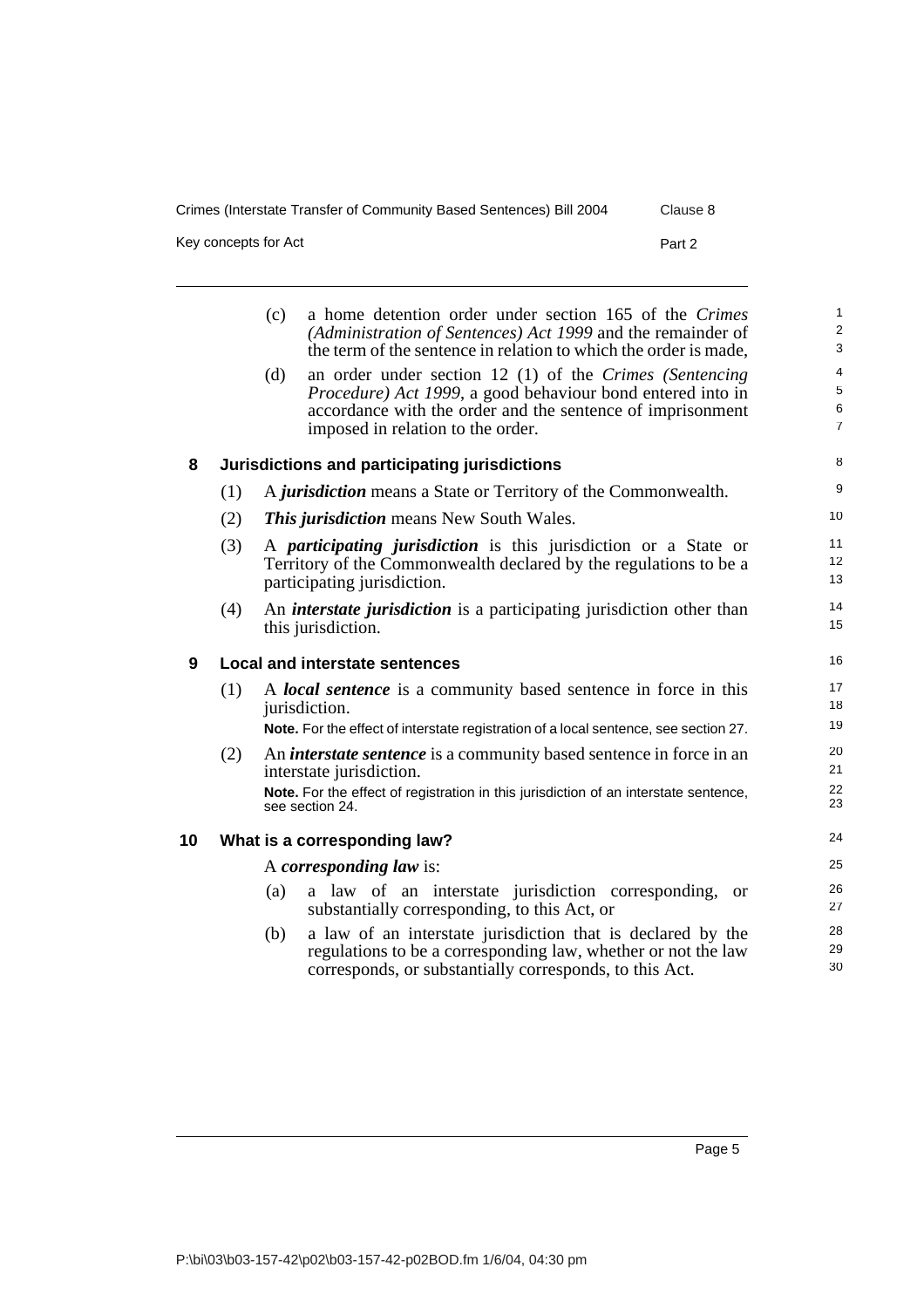Part 2 Key concepts for Act

#### <span id="page-15-0"></span>**11 Interstate authorities**

| that is the local authority for the jurisdiction under the<br>corresponding law of the jurisdiction. | The <i>interstate authority</i> for an interstate jurisdiction is the entity |
|------------------------------------------------------------------------------------------------------|------------------------------------------------------------------------------|
|                                                                                                      |                                                                              |
|                                                                                                      |                                                                              |
| Corrective Services, see section 12.                                                                 | <b>Note.</b> The local authority for New South Wales is the Commissioner of  |

1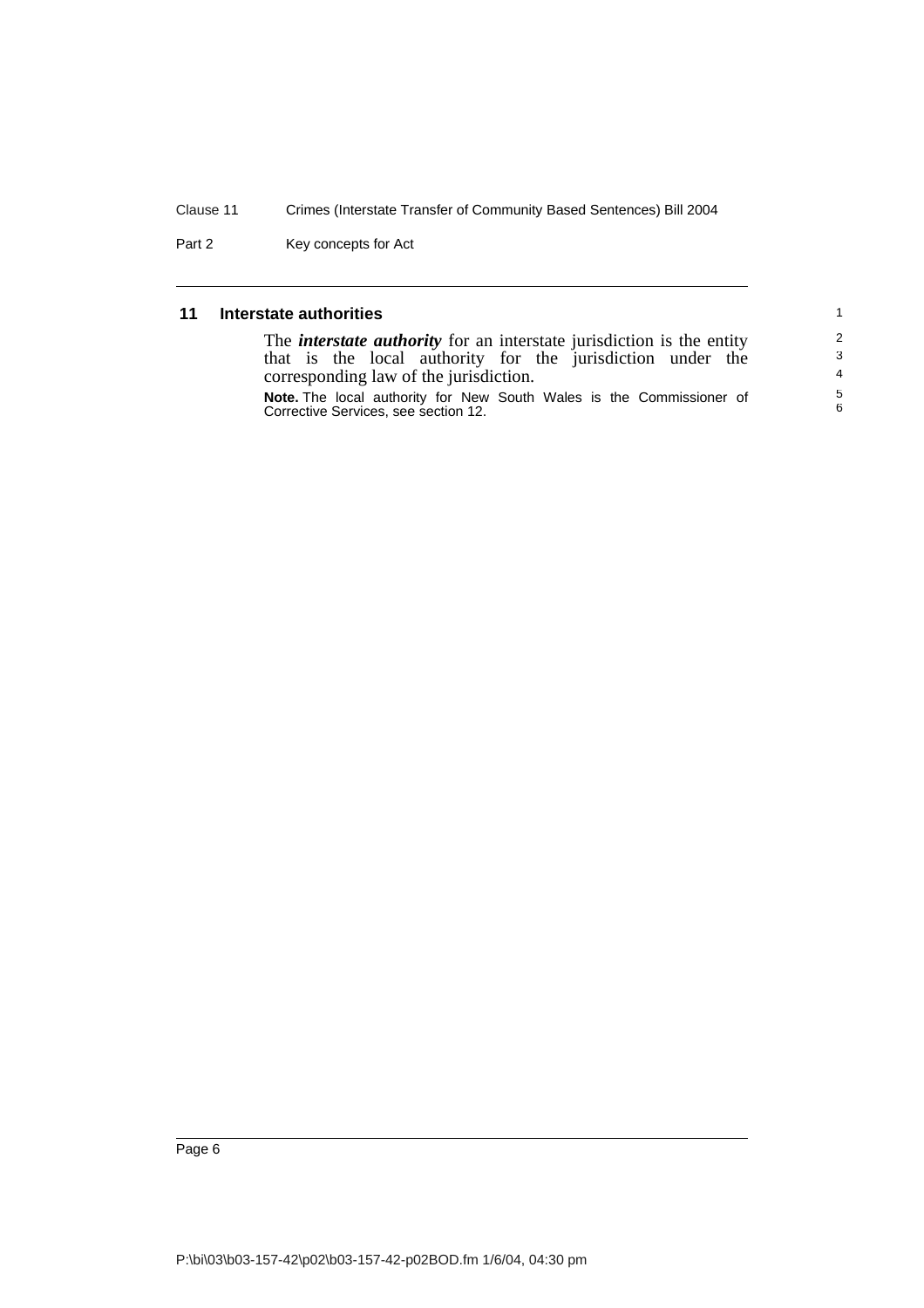| Crimes (Interstate Transfer of Community Based Sentences) Bill 2004 | Clause 12 |
|---------------------------------------------------------------------|-----------|
| Administration                                                      | Part 3    |

<span id="page-16-0"></span>

<span id="page-16-3"></span><span id="page-16-2"></span><span id="page-16-1"></span>

| 12 |     | <b>Commissioner of Corrective Services is local authority</b>                            | $\overline{2}$      |
|----|-----|------------------------------------------------------------------------------------------|---------------------|
|    |     | The local authority for this jurisdiction is the Commissioner of<br>Corrective Services. | 3<br>$\overline{4}$ |
| 13 |     | Delegation by local authority                                                            | 5                   |
|    |     | The local authority may delegate the exercise of any of the                              | 6                   |
|    |     | authority's functions under this Act to another member of staff of                       | $\overline{7}$      |
|    |     | the Department (other than this power of delegation).                                    | 8                   |
| 14 |     | Local register                                                                           | 9                   |
|    | (1) | The local authority must keep a register (the <i>local register</i> ) of                 | 10                  |
|    |     | interstate sentences registered under this Act.                                          | 11                  |
|    | (2) | The local authority may correct a mistake or omission in the local                       | 12                  |
|    |     | register.                                                                                | 13                  |

1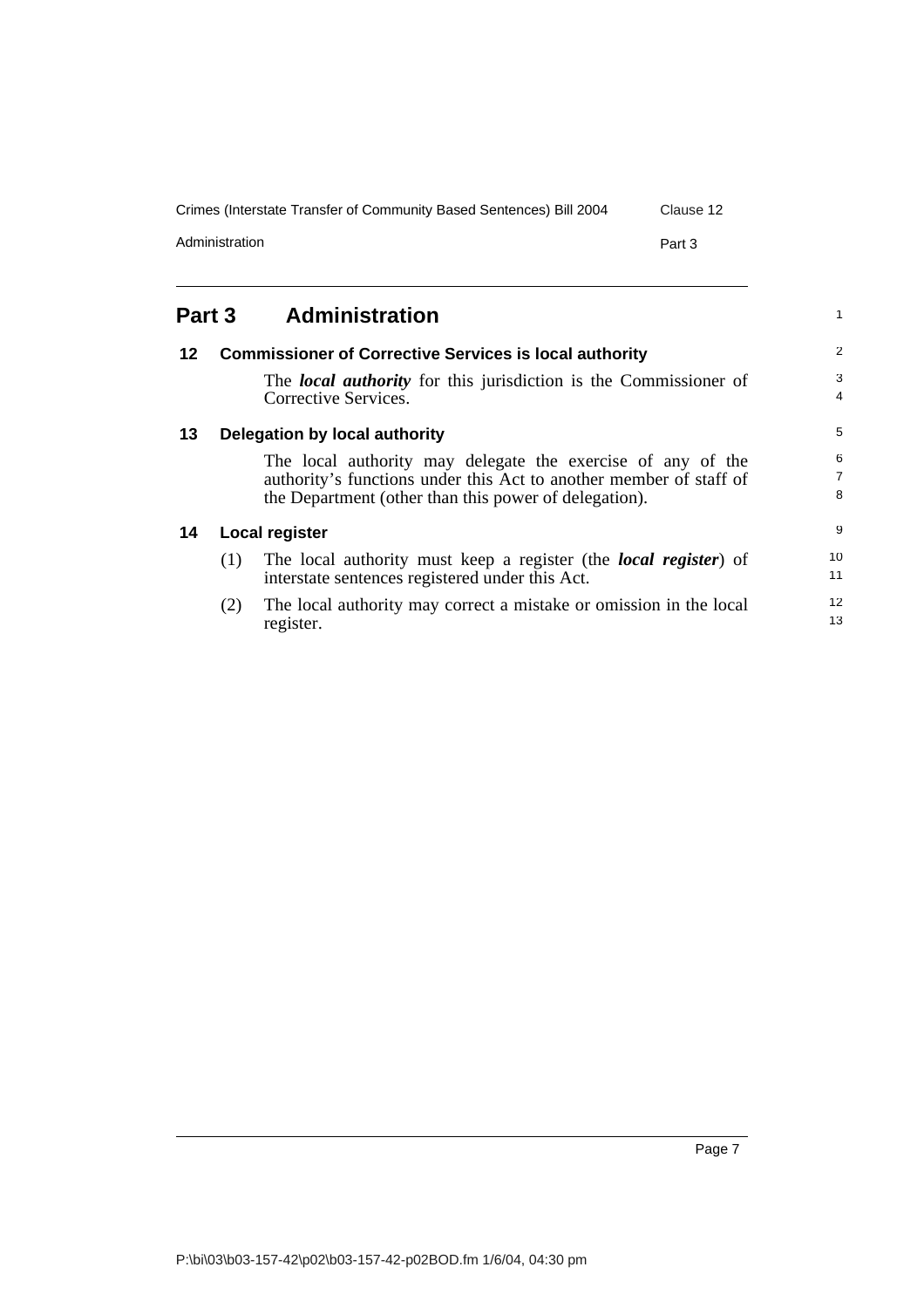| Part 4 | Registration of interstate sentences in this jurisdiction |
|--------|-----------------------------------------------------------|
|--------|-----------------------------------------------------------|

## <span id="page-17-0"></span>**Part 4 Registration of interstate sentences in this jurisdiction**

1 2

<span id="page-17-2"></span><span id="page-17-1"></span>

| 15 |     |     | Request for transfer of interstate sentence                                                                                                                                                                      | 3                    |
|----|-----|-----|------------------------------------------------------------------------------------------------------------------------------------------------------------------------------------------------------------------|----------------------|
|    |     |     | The local authority may register an interstate sentence in this<br>jurisdiction at the request of the interstate authority for the interstate<br>jurisdiction in which the sentence is in force.                 | 4<br>$\sqrt{5}$<br>6 |
| 16 |     |     | Form of request for registration                                                                                                                                                                                 | $\overline{7}$       |
|    | (1) |     | The local authority must consider the request if the request:                                                                                                                                                    | 8                    |
|    |     | (a) | is in writing, and                                                                                                                                                                                               | 9                    |
|    |     | (b) | states the following particulars:                                                                                                                                                                                | 10                   |
|    |     |     | the offender's name,<br>(i)                                                                                                                                                                                      | 11                   |
|    |     |     | the offender's date of birth,<br>(ii)                                                                                                                                                                            | 12                   |
|    |     |     | the offender's last-known address,<br>(iii)                                                                                                                                                                      | 13                   |
|    |     |     | any other particulars required by the local authority,<br>(iv)<br>and                                                                                                                                            | 14<br>15             |
|    |     | (c) | is accompanied by the documents mentioned in subsection<br>(2).                                                                                                                                                  | 16<br>17             |
|    | (2) |     | The documents to accompany the request are as follows:                                                                                                                                                           | 18                   |
|    |     | (a) | a copy of the interstate sentence certified by the interstate<br>authority,                                                                                                                                      | 19<br>20             |
|    |     | (b) | a copy of the offender's consent for the registration of the<br>sentence in this jurisdiction,                                                                                                                   | 21<br>22             |
|    |     | (c) | a copy of any relevant pre-sentence report about the offender<br>held by the interstate jurisdiction in relation to any offence<br>committed by the offender for which the offender is subject to<br>a sentence, | 23<br>24<br>25<br>26 |
|    |     | (d) | a copy of any relevant psychological or other assessment of<br>the offender held by the interstate authority,                                                                                                    | 27<br>28             |
|    |     | (e) | details held by the interstate jurisdiction of:                                                                                                                                                                  | 29                   |
|    |     |     | the offender's criminal record (whether in or outside<br>(i)<br>Australia), and                                                                                                                                  | 30<br>31             |
|    |     |     | the offender's compliance with the interstate sentence<br>(ii)<br>and any other relevant non-custodial sentence,                                                                                                 | 32<br>33             |
|    |     |     |                                                                                                                                                                                                                  |                      |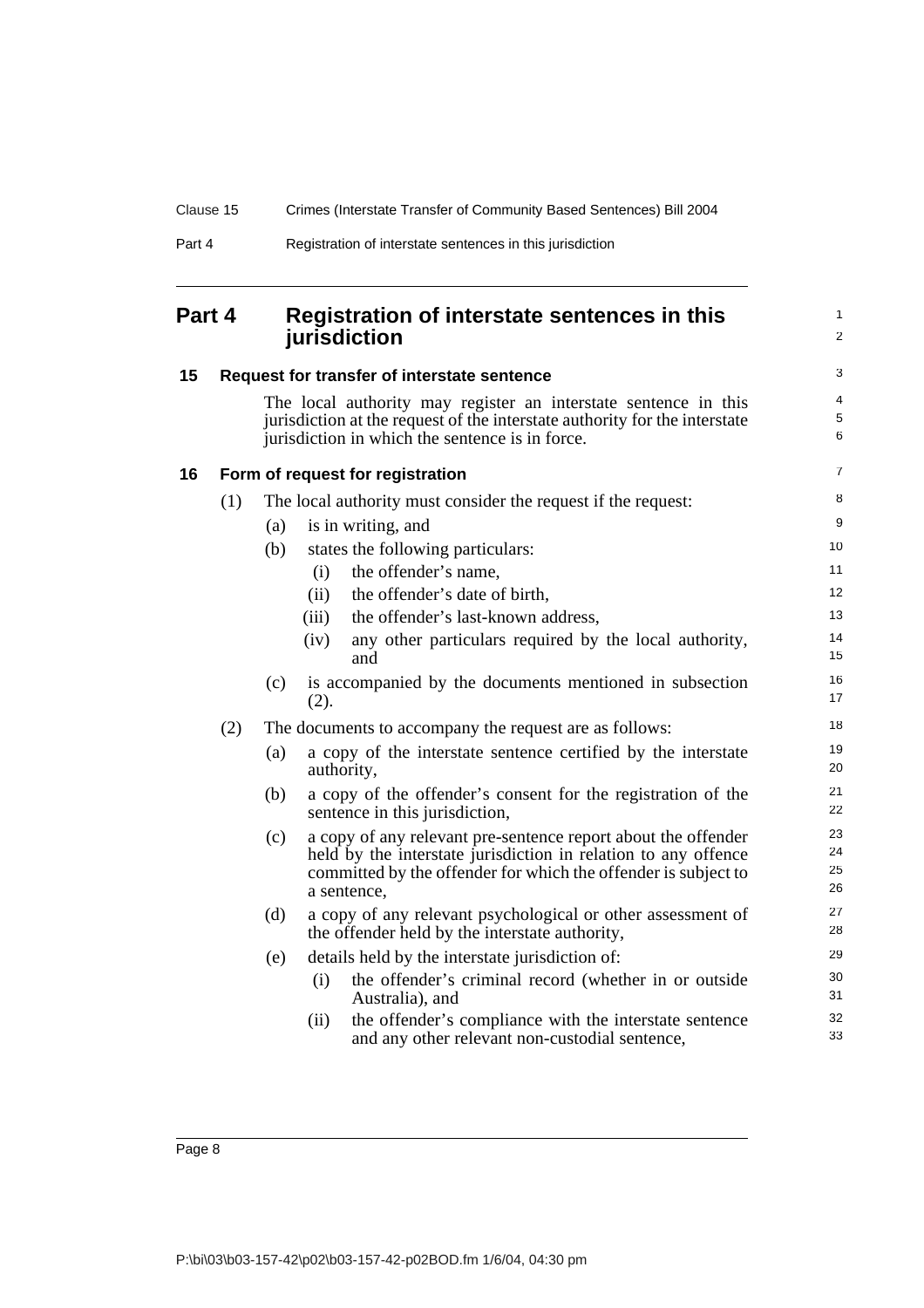29 30 31

Registration of interstate sentences in this jurisdiction Part 4

| (f) | a statement by the interstate authority explaining what part of<br>the sentence has been served in the interstate jurisdiction or<br>any other interstate jurisdiction before the making of the<br>request, |
|-----|-------------------------------------------------------------------------------------------------------------------------------------------------------------------------------------------------------------|
|     |                                                                                                                                                                                                             |

- (g) a statement by the interstate authority that the authority has explained to the offender, in language likely to be readily understood by the offender, that, if the sentence is registered in this jurisdiction:
	- (i) the offender will be bound by the requirements of the law of this jurisdiction in relation to the sentence, and
	- (ii) a breach of the sentence may result in the offender being resentenced in this jurisdiction for the offence, and
	- (iii) the other consequences for a breach of the sentence in this jurisdiction may be different from the consequences for a breach of the sentence in the interstate jurisdiction, and, in particular, the penalties for breach of the sentence may be different,
- (h) a statement by the interstate authority that sets out the reasons given by the offender for requesting to register the interstate sentence in this jurisdiction,
- (i) any other document required by the local authority.
- (3) For the purposes of subsection (2) (c), the offender is *subject* to a sentence if the sentence has not been fully served and has not been discharged.
- (4) In considering the request, the local authority may take into account any other information or other documents given to the local authority by the interstate authority.

#### <span id="page-18-0"></span>**17 Request for additional information**

The local authority may ask the interstate authority for additional information about the interstate sentence or the offender.

#### <span id="page-18-1"></span>**18 Withdrawal of offender's consent**

The offender may withdraw consent to the registration of the interstate sentence at any time before (but not after) its registration by giving written notice to the local authority.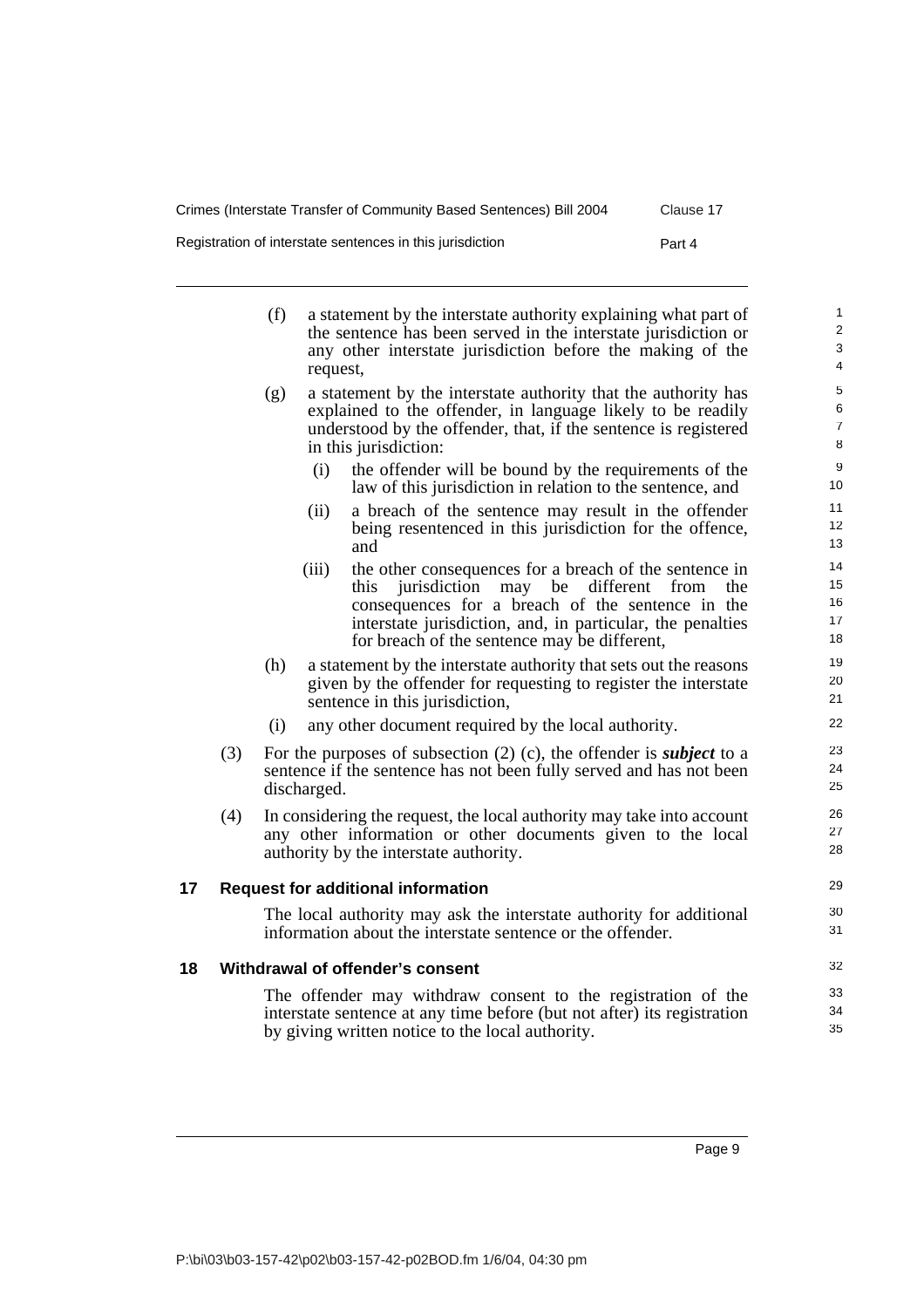<span id="page-19-1"></span><span id="page-19-0"></span>

| 19 |     |     | <b>Registration criteria</b>                                                                                                                                                                                                                       | $\mathbf{1}$         |
|----|-----|-----|----------------------------------------------------------------------------------------------------------------------------------------------------------------------------------------------------------------------------------------------------|----------------------|
|    | (1) |     | The <i>registration criteria</i> are that:                                                                                                                                                                                                         | $\overline{2}$       |
|    |     | (a) | the offender has consented to the sentence being registered in<br>this jurisdiction and has not withdrawn the consent, and                                                                                                                         | 3<br>$\overline{4}$  |
|    |     | (b) | there is a corresponding community based sentence under the<br>law of this jurisdiction, and                                                                                                                                                       | 5<br>6               |
|    |     | (c) | the offender can comply with the sentence in this jurisdiction,<br>and                                                                                                                                                                             | $\overline{7}$<br>8  |
|    |     | (d) | the sentence can be safely, efficiently and effectively<br>administered in this jurisdiction.                                                                                                                                                      | 9<br>10              |
|    | (2) |     | In this section, there is a <i>corresponding community based sentence</i><br><i>under the law of this jurisdiction</i> for the interstate sentence if:                                                                                             | 11<br>12             |
|    |     | (a) | a community based sentence under the law of this jurisdiction<br>corresponds, or substantially corresponds, to the interstate<br>sentence, or                                                                                                      | 13<br>14<br>15       |
|    |     | (b) | a community based sentence under the law of this jurisdiction<br>is declared by the regulations to correspond to the interstate<br>sentence, whether or not the sentence corresponds, or<br>substantially corresponds, to the interstate sentence. | 16<br>17<br>18<br>19 |
| 20 |     |     | <b>Decision on request</b>                                                                                                                                                                                                                         | 20                   |
|    | (1) |     | The local authority may decide:                                                                                                                                                                                                                    | 21                   |
|    |     | (a) | to register the interstate sentence, or                                                                                                                                                                                                            | 22                   |
|    |     | (b) | to register the sentence if the offender meets preconditions<br>imposed under section 21 (Preconditions for registration), or                                                                                                                      | 23<br>24             |
|    |     | (c) | not to register the sentence.                                                                                                                                                                                                                      | 25                   |
|    | (2) |     | In deciding whether to register the interstate sentence, the local<br>authority must have regard to the registration criteria, but may have<br>regard to any matter prescribed by the regulations and any other<br>relevant matter.                | 26<br>27<br>28<br>29 |
|    | (3) |     | The local authority:                                                                                                                                                                                                                               | 30                   |
|    |     | (a) | may decide not to register the interstate sentence even if<br>satisfied the registration criteria are met, but                                                                                                                                     | 31<br>32             |
|    |     | (b) | must not decide to register the interstate sentence (with or<br>without preconditions) unless satisfied that the registration<br>criteria are met.                                                                                                 | 33<br>34<br>35       |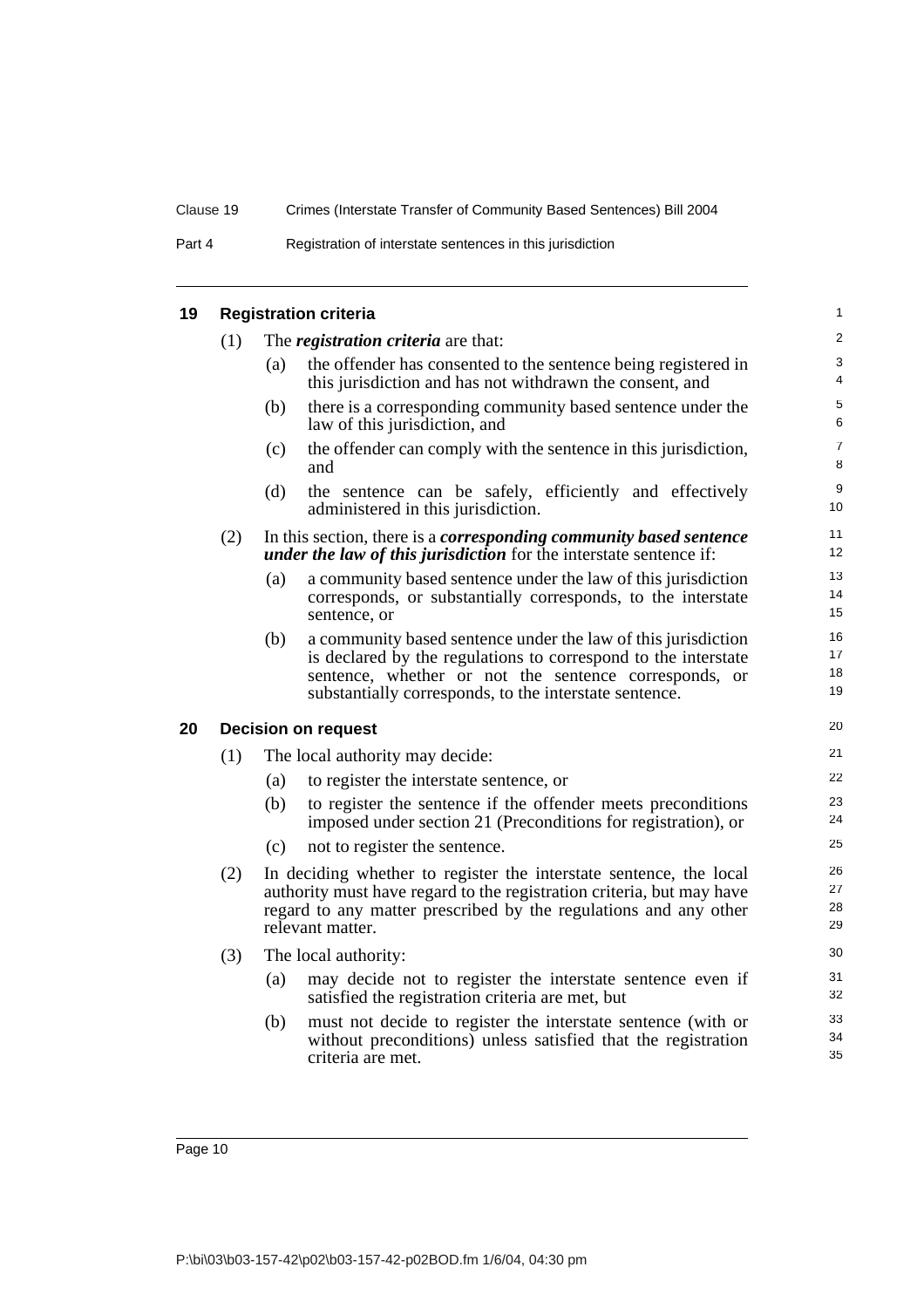Registration of interstate sentences in this jurisdiction Part 4

- <span id="page-20-0"></span>(4) The local authority may decide whether to register the interstate sentence, or to impose any preconditions, on the information and documents given to the authority under this Part, and any other information or documents available to the authority, without hearing the offender. (5) To remove any doubt, the local authority may decide to register the interstate sentence even if: (a) the interstate jurisdiction is not the originating jurisdiction for the sentence, or (b) the sentence has previously been registered in this jurisdiction or this jurisdiction is the originating jurisdiction for the sentence, or (c) the authority has previously decided not to register the sentence in this jurisdiction. **Note.** For the effect of registration in this jurisdiction of an interstate sentence, see section 24. (6) If the local authority decides not to register the interstate sentence, the authority must give written notice of the decision to the offender and the interstate authority. **21 Preconditions for registration** (1) The local authority may impose preconditions for the registration of the interstate sentence that the offender must meet to show that the
	- offender can comply, and is willing to comply, with the sentence in this jurisdiction.
	- (2) Without limiting subsection (1), the local authority may impose preconditions of the following kind:
		- (a) that the offender must satisfy the local authority before a stated time that the offender is living in this jurisdiction,
		- (b) that the offender must report to a stated person in this jurisdiction at a stated time and place (or another time and place agreed between the local authority and the offender).
	- (3) If the local authority decides to impose preconditions, the local authority must give written notice of the decision and the preconditions to the offender and the interstate authority.
	- (4) The local authority may, by written notice to the offender and the interstate authority, amend or revoke any precondition.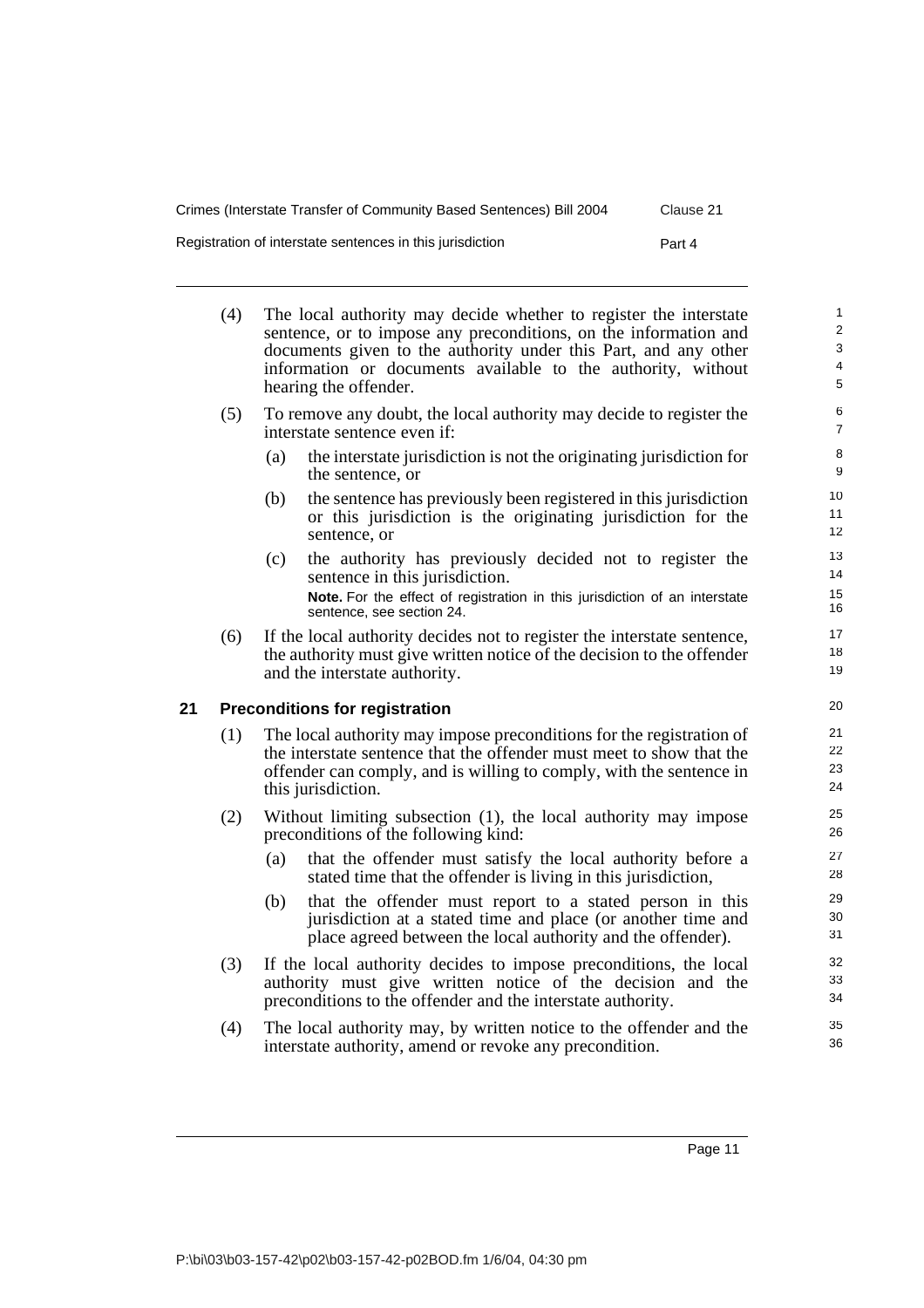| Part 4 | Registration of interstate sentences in this jurisdiction |  |
|--------|-----------------------------------------------------------|--|
|--------|-----------------------------------------------------------|--|

#### <span id="page-21-2"></span><span id="page-21-1"></span><span id="page-21-0"></span>**22 How interstate sentence registered** (1) If the local authority decides to register the interstate sentence in this jurisdiction without imposing preconditions for the registration of the sentence, the local authority must register the sentence by entering the required details in the local register. (2) If the local authority decides to impose preconditions for the registration of the interstate sentence, the local authority must register the sentence by entering the required details in the local register only if the authority is satisfied that the preconditions have been met. (3) In this section: *required details* means the details of the offender and the interstate sentence prescribed by the regulations. **23 Notice of registration** (1) If the local authority registers the interstate sentence in this jurisdiction, the local authority must give written notice of the registration to the offender and the interstate authority. (2) The notice must state the date the sentence was registered. **24 Effect of registration generally** (1) If the interstate sentence is registered in this jurisdiction, the following provisions apply: (a) the sentence becomes a community based sentence in force in this jurisdiction, and ceases to be a community based sentence in force in the interstate jurisdiction, (b) the sentence is taken to have been validly imposed by the appropriate court of this jurisdiction, (c) the sentence continues to apply to the offender in accordance with its terms despite anything to the contrary under the law of this jurisdiction, (d) the offence (the *relevant offence*) for which the sentence was imposed on the offender is taken to be an offence against the law of this jurisdiction, and not an offence against the law of the originating jurisdiction, 1  $\overline{2}$ 3 4 5 6 7 8 9 10 11 12 13 14 15 16 17 18 19 20 21 22 23 24 25 26 27 28 29 30 31 32 33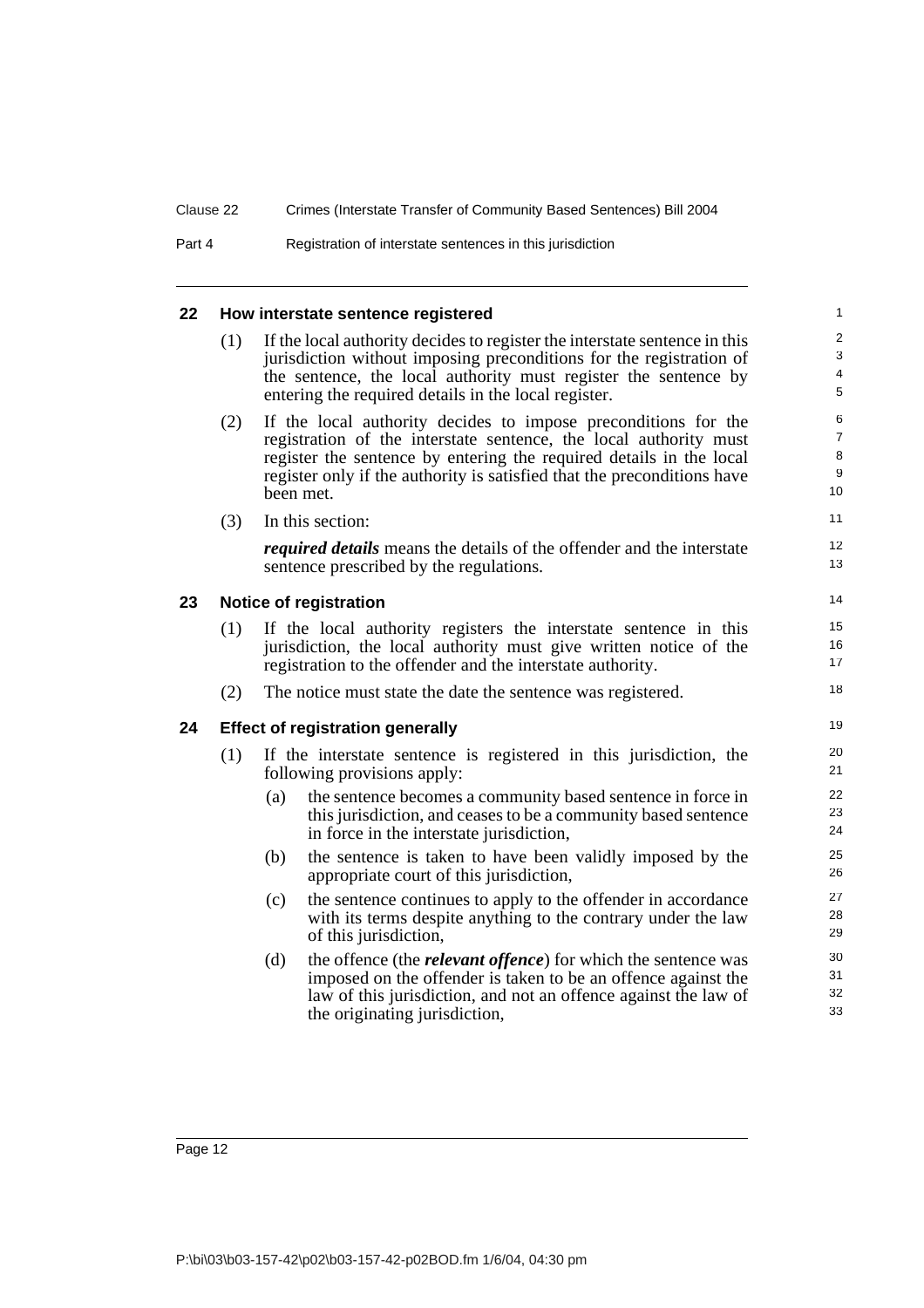Registration of interstate sentences in this jurisdiction Part 4

|     | (e)                                                                                                                                                                                                                                     | the penalty for the relevant offence is taken to be the relevant<br>penalty for the offence under the law of the originating<br>jurisdiction, and not the penalty for an offence of that kind (if<br>any) under the law of this jurisdiction, | $\mathbf{1}$<br>$\overline{\mathbf{c}}$<br>3<br>$\overline{\mathcal{L}}$ |
|-----|-----------------------------------------------------------------------------------------------------------------------------------------------------------------------------------------------------------------------------------------|-----------------------------------------------------------------------------------------------------------------------------------------------------------------------------------------------------------------------------------------------|--------------------------------------------------------------------------|
|     | (f)                                                                                                                                                                                                                                     | any part of the sentence served in an interstate jurisdiction<br>before its registration is taken to have been served in this<br>jurisdiction,                                                                                                | 5<br>6<br>$\overline{7}$                                                 |
|     | (g)                                                                                                                                                                                                                                     | the offender may be dealt with in this jurisdiction for a breach<br>of the sentence, whether the breach happened before, or<br>happens after, the registration of the sentence,                                                               | 8<br>9<br>10                                                             |
|     | (h)                                                                                                                                                                                                                                     | the law of this jurisdiction applies to the sentence and any<br>breach of it with the changes (if any) prescribed by the<br>regulations.                                                                                                      | 11<br>12<br>13                                                           |
| (2) | Subsection (1) (d) and (e) do not apply if this jurisdiction is the<br>originating jurisdiction.                                                                                                                                        |                                                                                                                                                                                                                                               |                                                                          |
| (3) | This section does not affect any right, in the originating jurisdiction,<br>of appeal or review (however described) in relation to:                                                                                                     |                                                                                                                                                                                                                                               |                                                                          |
|     | (a)                                                                                                                                                                                                                                     | the conviction or finding of guilt on which the interstate<br>sentence was based, or                                                                                                                                                          | 18<br>19                                                                 |
|     | (b)                                                                                                                                                                                                                                     | the imposition of the interstate sentence.                                                                                                                                                                                                    | 20                                                                       |
| (4) | Any sentence or decision imposed or made on an appeal or review<br>mentioned in subsection $(3)$ has effect in this jurisdiction as if it<br>were validly imposed or made on an appeal or review in this<br>jurisdiction.               |                                                                                                                                                                                                                                               |                                                                          |
| (5) | This section does not give any right to the offender to an appeal or<br>review (however described) in this jurisdiction in relation to the<br>conviction, finding of guilt or imposition of sentence mentioned in<br>subsection $(3)$ . |                                                                                                                                                                                                                                               |                                                                          |
| (6) | In this section:                                                                                                                                                                                                                        |                                                                                                                                                                                                                                               |                                                                          |
|     | <i>appropriate court</i> , of this jurisdiction, means:                                                                                                                                                                                 |                                                                                                                                                                                                                                               |                                                                          |
|     | (a)                                                                                                                                                                                                                                     | if the interstate sentence was imposed by a court of summary<br>jurisdiction or by a court on appeal from a court of summary<br>jurisdiction—a Local Court, and                                                                               | 31<br>32<br>33                                                           |
|     | (b)                                                                                                                                                                                                                                     | in any other case—the Supreme Court.                                                                                                                                                                                                          | 34                                                                       |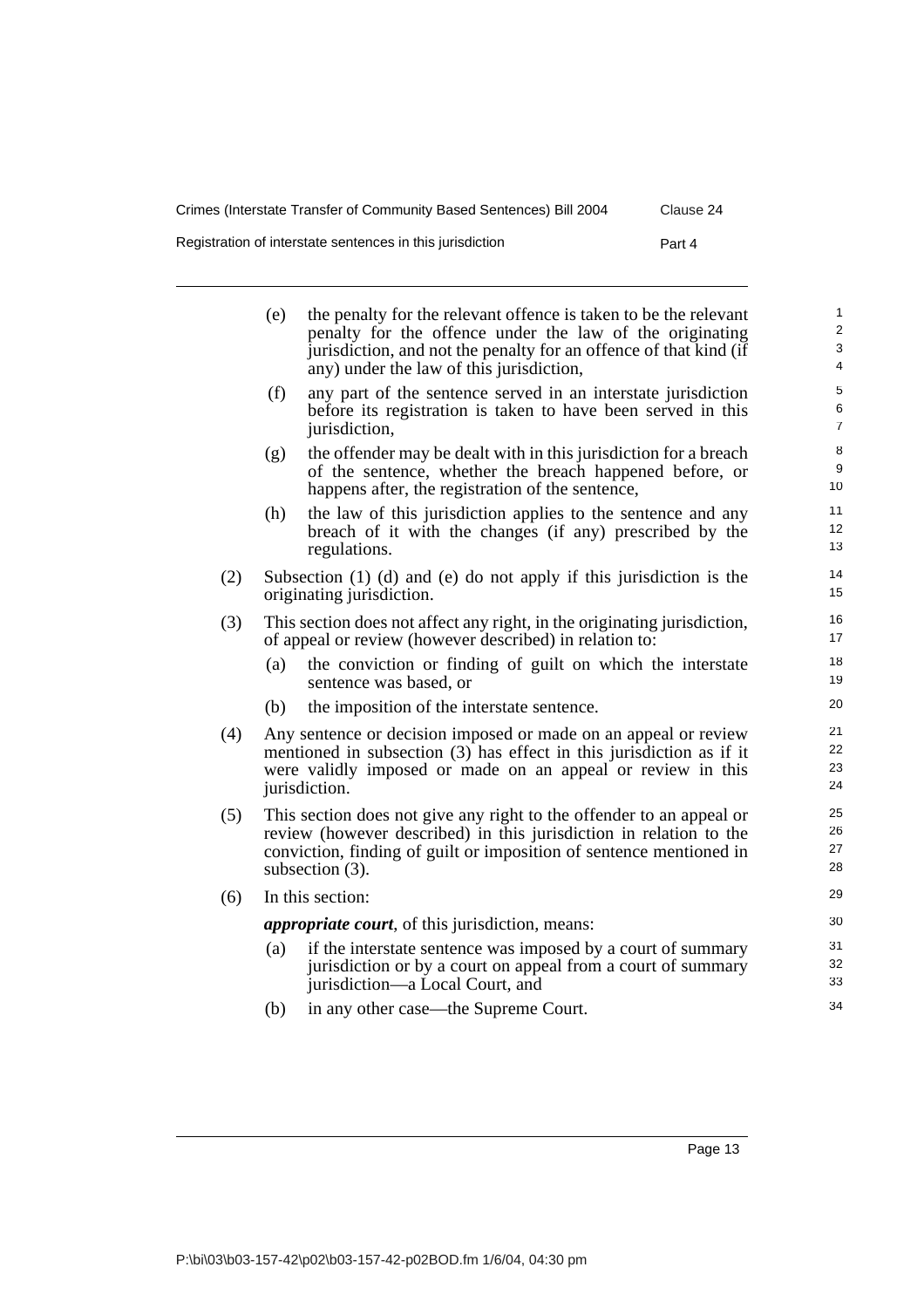## <span id="page-23-0"></span>**Part 5 Registration of local sentences in interstate jurisdictions**

#### <span id="page-23-1"></span>**25 Request for transfer of local sentence**

The local authority may request the interstate authority for an interstate jurisdiction to register a local sentence in the interstate jurisdiction.

1  $\mathfrak{p}$ 

#### <span id="page-23-2"></span>**26 Response to request for additional information**

The local authority may, at the request of the interstate authority or on its own initiative, give the interstate authority any additional information about the local sentence or the offender.

#### <span id="page-23-3"></span>**27 Effect of interstate registration**

- (1) If the local sentence is registered in the interstate jurisdiction, the following provisions have effect:
	- (a) the sentence becomes a community based sentence in force in the interstate jurisdiction, and ceases to be a community based sentence in force in this jurisdiction,
	- (b) the offender may be dealt with in the interstate jurisdiction for a breach of the sentence, whether the breach happened before, or happens after, the registration of the sentence,
	- (c) if the sentence is registered in the local register—the sentence ceases to be registered.
- (2) If this jurisdiction is the originating jurisdiction for the local sentence, this section does not affect any right of appeal or review (however described) in relation to:
	- (a) the conviction or finding of guilt on which the sentence was based, or
	- (b) the imposition of the sentence.
- (3) To remove any doubt, this section does not prevent the local sentence from later being registered in this jurisdiction.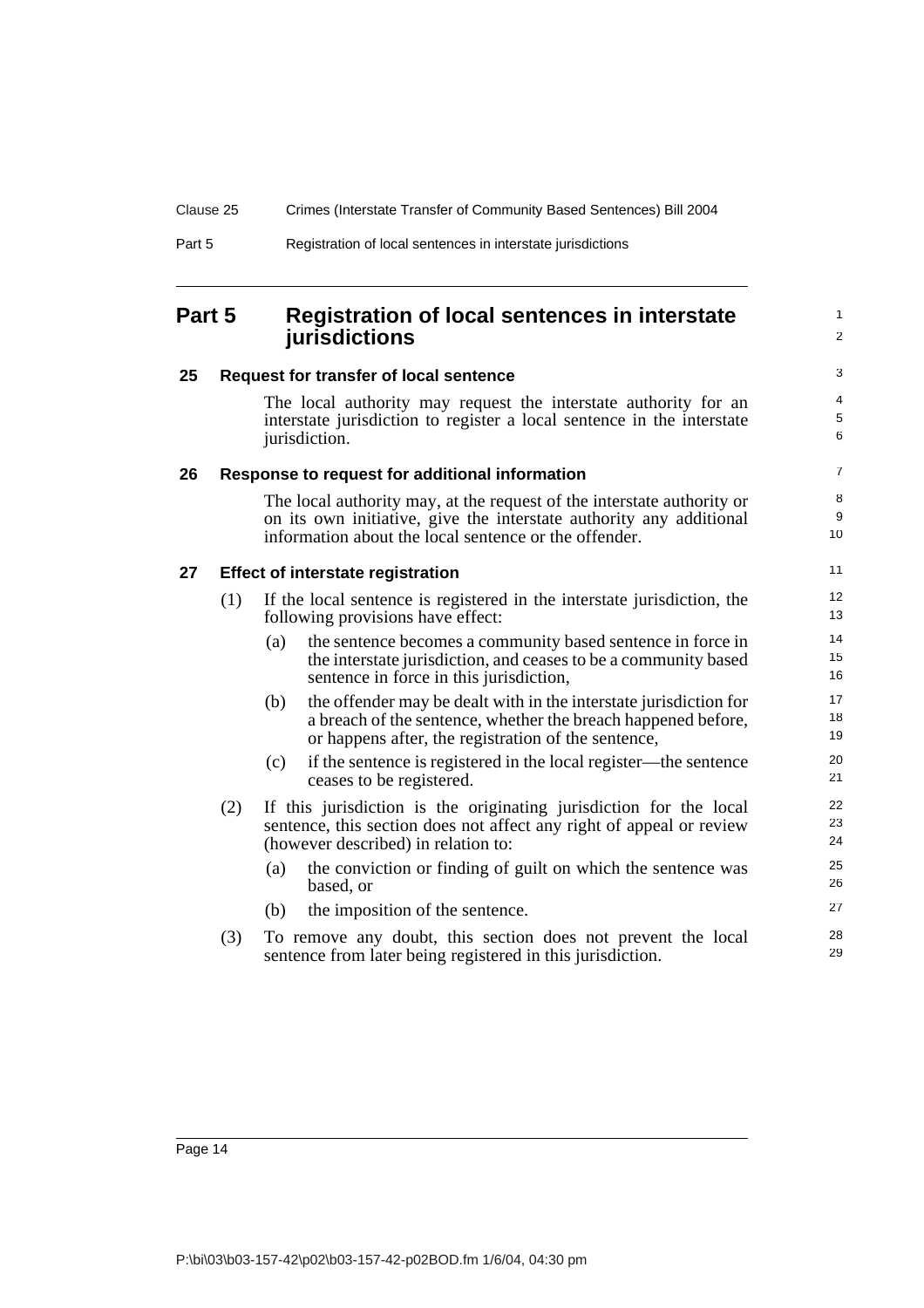Miscellaneous Part 6

#### <span id="page-24-2"></span><span id="page-24-1"></span><span id="page-24-0"></span>**Part 6 Miscellaneous 28 Inaccurate information about local sentence registered interstate** (1) This section applies if: (a) a community based sentence that was a local sentence is registered in an interstate jurisdiction, and (b) the local authority becomes aware that information about the sentence or the offender recorded in the register kept under the corresponding law of the interstate jurisdiction (the *interstate register*) is not, or is no longer, accurate. (2) The local authority must tell the interstate authority for the interstate jurisdiction how the information in the interstate register needs to be changed to be accurate. (3) Without limiting subsection (2), the local authority must tell the interstate authority about: (a) any part of the sentence served in this jurisdiction between the making of the request to register the sentence in the interstate jurisdiction and its registration in the interstate jurisdiction, or (b) the outcome of any appeal or review in this jurisdiction affecting the sentence. **29 Dispute about accuracy of information in interstate register** (1) This section applies if: (a) a community based sentence that was a local sentence is registered in an interstate jurisdiction, and (b) the offender claims, in writing, to the interstate authority for the interstate jurisdiction that the information recorded about the sentence or the offender in the register kept under the corresponding law of the interstate jurisdiction (the *interstate register*) is not, or is no longer, accurate, and states in the claim how the information is inaccurate. (2) The interstate authority may send the local authority: (a) a copy of the claim, and (b) an extract from the interstate register containing the information that the offender claims is inaccurate. (3) The local authority must check whether the information in the extract is accurate, having regard to the offender's claims. 1  $\mathfrak{p}$ 3 4 5 6 7 8 9 10 11 12 13 14 15 16 17 18 19 20 21 22 23 24 25 26 27 28 29 30 31 32 33 34 35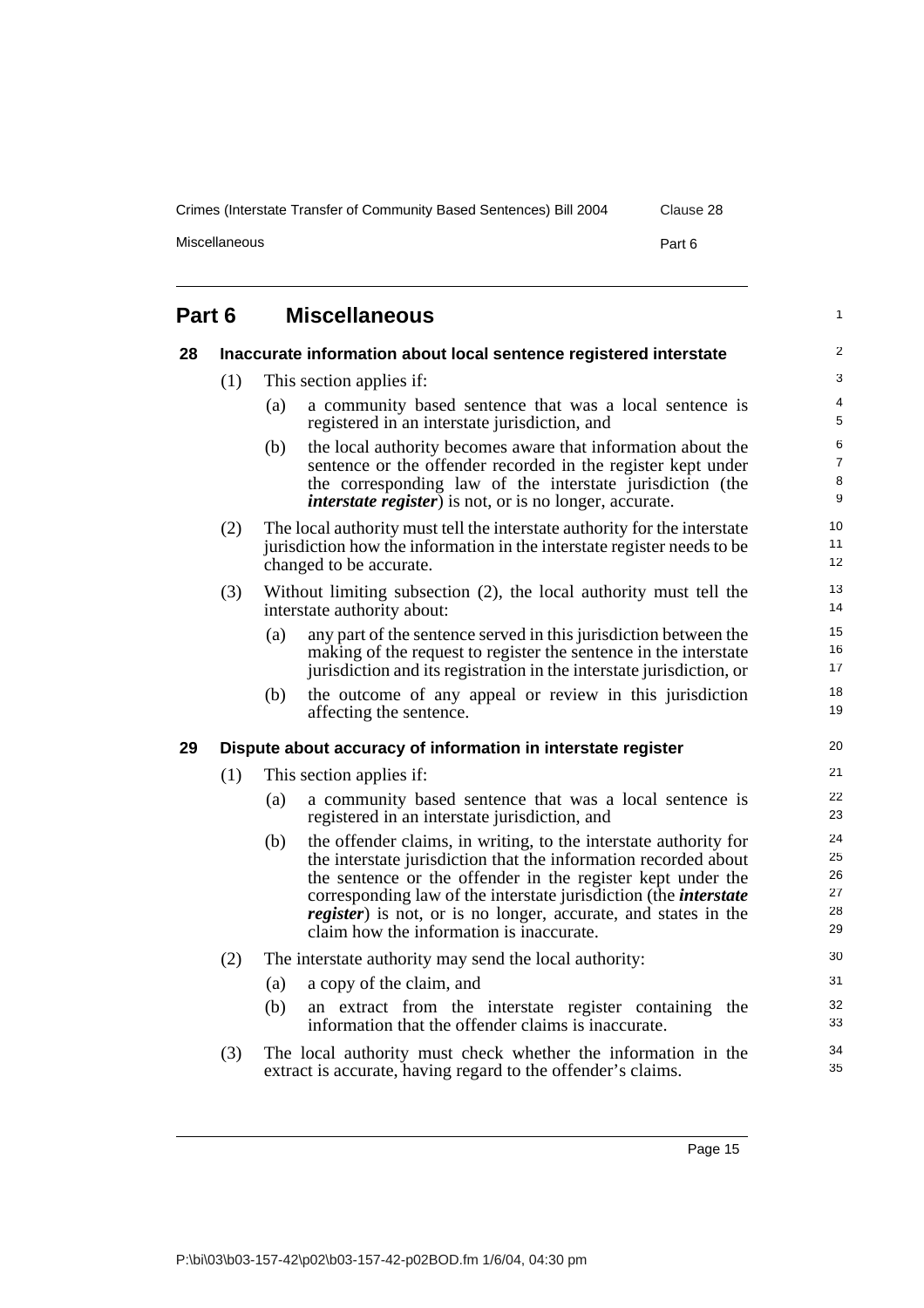Part 6 Miscellaneous

(4) If the local authority is satisfied that the information is accurate, the local authority must tell the interstate authority.

(5) If the local authority is satisfied that the information is inaccurate, the local authority must give the interstate authority the correct information.

#### <span id="page-25-0"></span>**30 Evidence of registration and registered particulars**

- (1) A certificate that appears to be signed by or on behalf of the local authority or the interstate authority for an interstate jurisdiction, and states a matter that appears in or can be worked out from the register kept under this Act or a corresponding law, is evidence of the matter.
- (2) A certificate under subsection (1) may state a matter by reference to a date or period.
- (3) A certificate that appears to be signed by or on behalf of the local authority or the interstate authority for an interstate jurisdiction, and states any matter prescribed by the regulations, is evidence of the matter.
- (4) A certificate that appears to be signed by or on behalf of the local authority or the interstate authority for an interstate jurisdiction and states any of the following details is evidence of the matter:
	- (a) details of a community based sentence or the offender in relation to a community based sentence,
	- (b) details of any part of a community based sentence that has or has not been served.
- (5) A court must accept a certificate mentioned in this section as proof of the matters stated in it if there is no evidence to the contrary.
- (6) A court must or may admit into evidence other documents prescribed by the regulations in the circumstances prescribed by the regulations.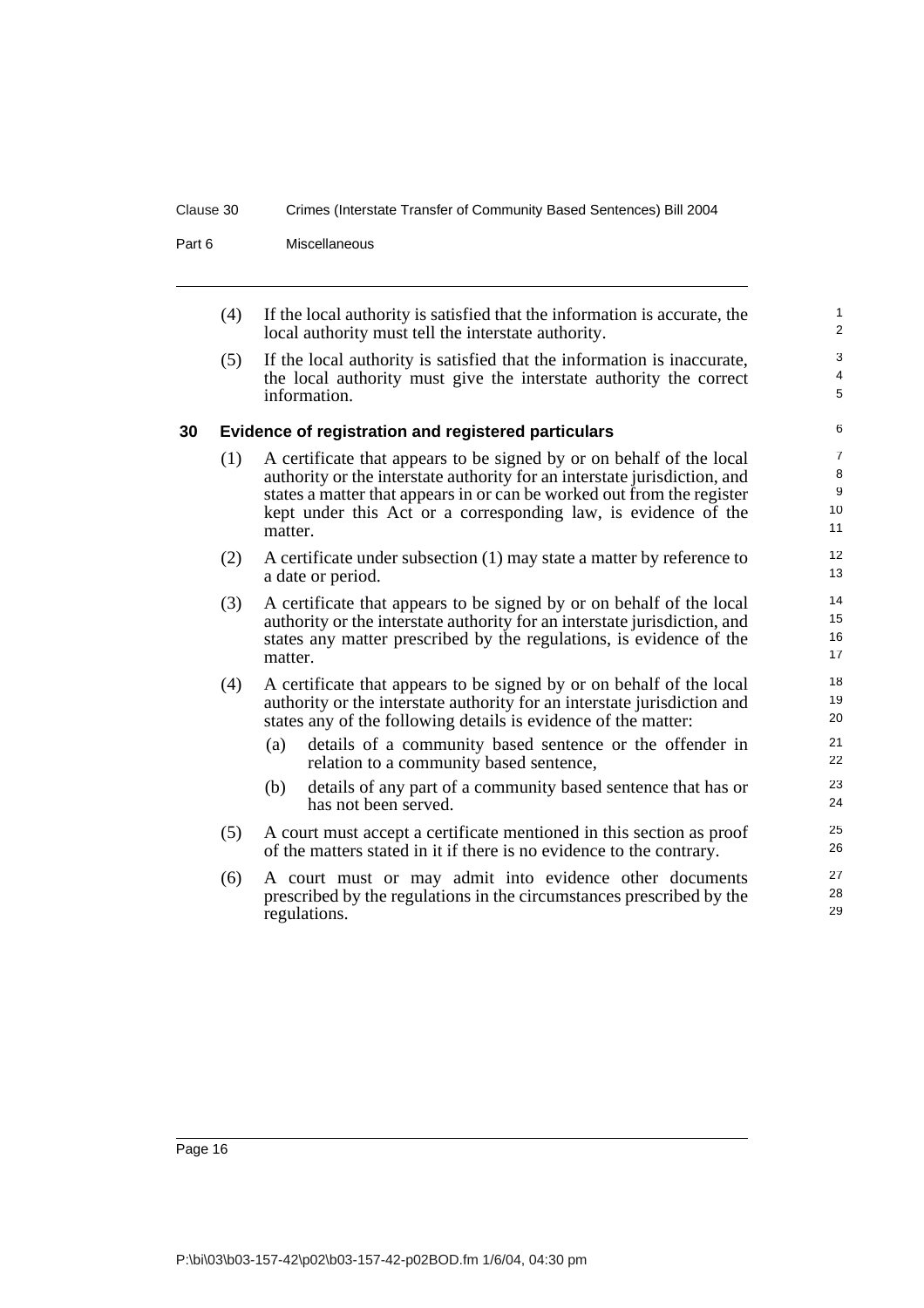| Crimes (Interstate Transfer of Community Based Sentences) Bill 2004 | Clause 31 |
|---------------------------------------------------------------------|-----------|
| Miscellaneous                                                       | Part 6    |

#### <span id="page-26-0"></span>**31 Regulations**

The Governor may make regulations, not inconsistent with this Act, for or with respect to any matter that by this Act is required or permitted to be prescribed or that is necessary or convenient to be prescribed for carrying out or giving effect to this Act.

<span id="page-26-2"></span><span id="page-26-1"></span>

| 32 |     | Savings, transitional and other provisions                          | 6              |
|----|-----|---------------------------------------------------------------------|----------------|
|    |     | Schedule 1 has effect.                                              | $\overline{7}$ |
| 33 |     | <b>Review of Act</b>                                                | 8              |
|    | (1) | The Minister is to review this Act to determine whether the policy  | 9              |
|    |     | objectives of the Act remain valid and whether the terms of the Act | 10             |
|    |     | remain appropriate for securing those objectives.                   | 11             |
|    | (2) | The review is to be undertaken as soon as possible after the period | 12             |
|    |     | of 5 years from the date of assent to this Act.                     | 13             |
|    | (3) | A report on the outcome of the review is to be tabled in each House | 14             |
|    |     | of Parliament within 12 months after the end of the period of       | 15             |
|    |     | 5 years.                                                            | 16             |
|    |     |                                                                     |                |